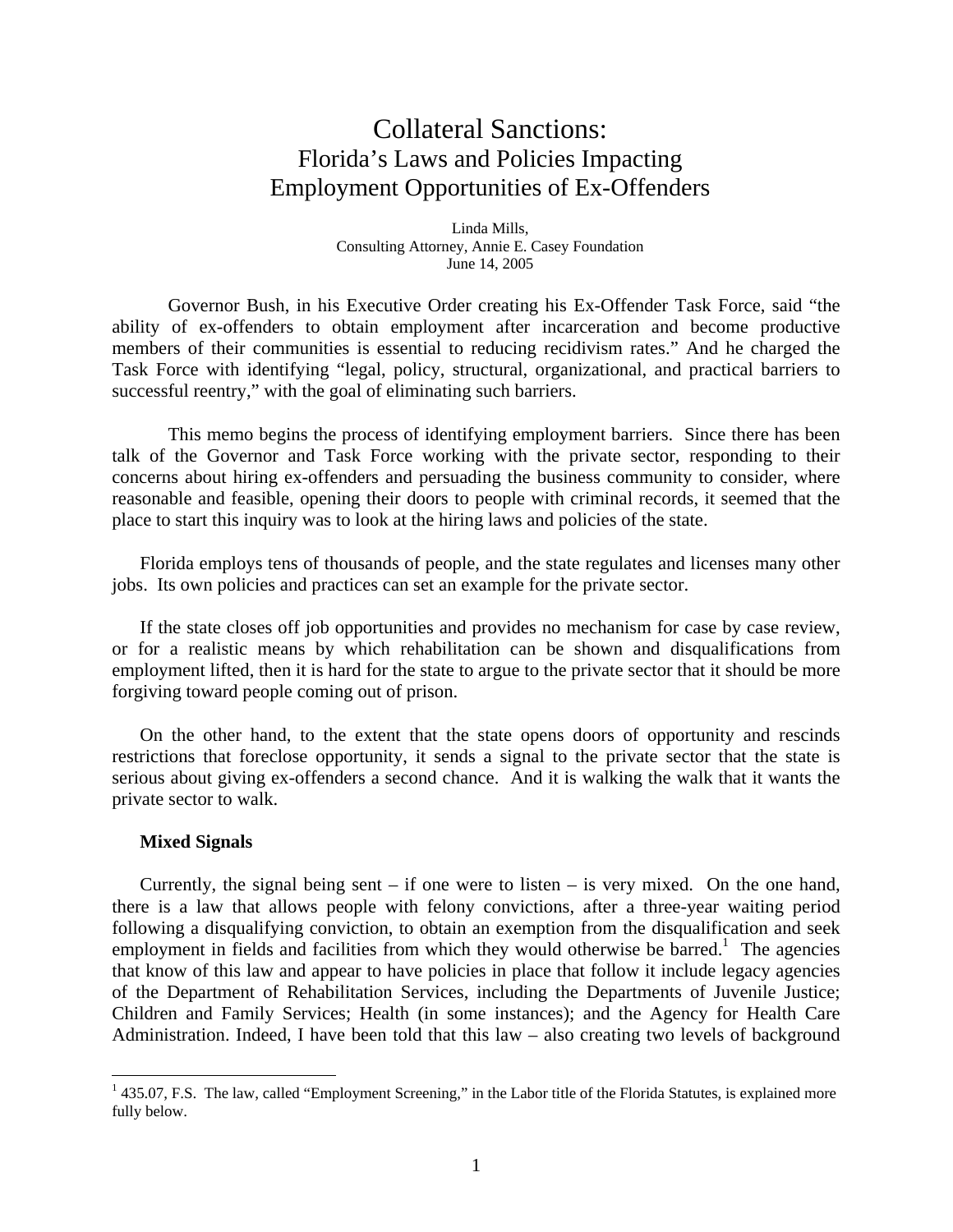screening – was an effort to pull together what had grown to be a large number of disparate background screening rules once used by DRS divisions.

Significantly, non-DRS agencies appear not to have been involved in negotiating or passing this law and appear to know nothing of it and do not follow it. Also, at least one DRS-legacy agency, the Department of Health, was part of the process but does not use the exemption process for initial nursing licensing and certification.

Instead, these other agencies and the Department of Health (at least, but probably not limited to, in the case of nursing) require that a person with a felony conviction apply to the Clemency Review Board for restoration of civil rights – the same process that must be followed in order for people convicted of felonies to vote. In November, 2004, the *Miami-Herald* estimated that there are 500,000 people in Florida ineligible to vote due to their conviction records. If this is true, then those same 500,000 are barred from any job requiring a restoration of rights.

Since 1999, over 200,000 applications for restoration of rights have been denied and about 48,000 have been granted. Also, it should be noted that while all cases do not need to go the Board for a hearing, many cases do (*e.g.,* when the conviction is for any of over 200 different crimes enumerated in the Board's rules and less than five years have passed since the completion of supervision; and when less than 15 years have passed since the completion of supervision for "capital or life" felonies). The Board has been hearing about 134 cases a year.

One could argue that the better mechanism for opening a door to employment that might otherwise be shut is the exemption process. It allows case by case review, a showing of rehabilitation, and appeals.

# **BACKGROUND: THE GOVERNING FLORIDA LAW.**

# **Forfeiture of civil rights and restoration of civil rights**

Because the chief employment bar found in Florida (thus far) is that which requires the restoration of civil rights, the discussion here begins with just what it means to have forfeited civil rights, thus requiring them to be restored.

The concept of "restoration of rights" is found in the Article VI of the Florida Constitution governing "Suffrage and Elections." It says only that the rights to vote and hold public office are forfeited by convicted until restored:

Article VI; Suffrage and Elections

SECTION 4. Disqualifications.--

**(a) No person convicted of a felony, or adjudicated in this or any other state to be mentally incompetent, shall be qualified to vote or hold office until restoration of civil rights or removal of disability.**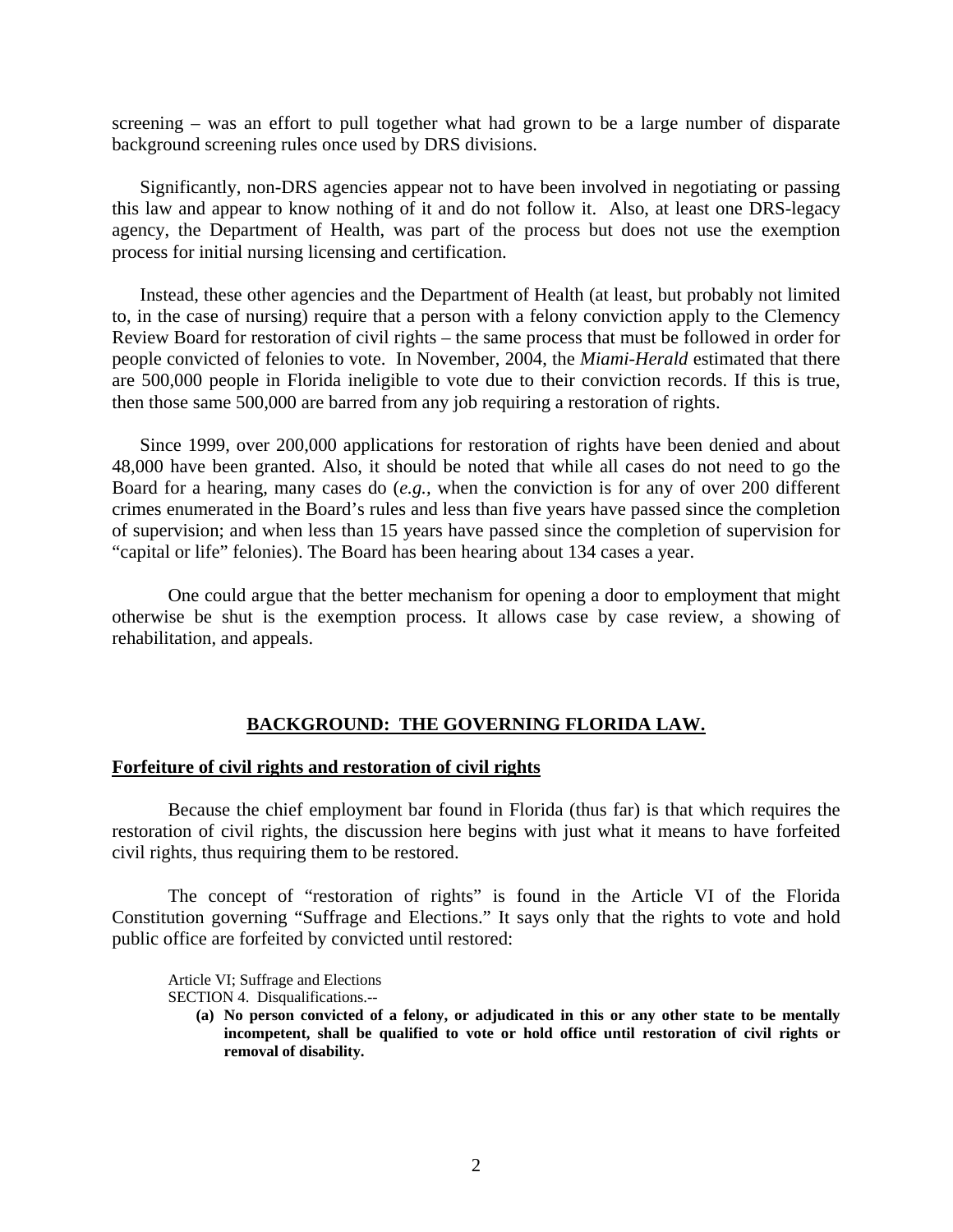As you can see, the Constitution does not say one has forfeited the right to any kind of job, license, right or privilege other than voting and holding office.

The implementing statute is found in the Florida Corrections Code. It does not create any additional forfeitures or elaborate on the two forfeitures found in the Constitution:

944.292 Suspension of civil rights.--

(1) Upon conviction of a felony as defined in s. 10, Art. X of the State Constitution, the civil rights of the person convicted shall be suspended in Florida until such rights are restored by a full pardon, conditional pardon, or restoration of civil rights granted pursuant to s. 8, Art. IV of the State Constitution.

(2) This section shall not be construed to deny a convicted felon access to the courts, as guaranteed by s. 21, Art. I of the State Constitution, until restoration of her or his civil rights.

Article IV, establishing the powers of the Executive, grants the Governor's powers with regard to the restoration of these rights. And again, we find no mention of the forfeiture of any additional rights.

#### **Article IV: Executive**

#### **SECTION 8. Clemency.--**

(a) Except in cases of treason and in cases where impeachment results in conviction, **the governor may,** by executive order filed with the custodian of state records, suspend collection of fines and forfeitures, grant reprieves not exceeding sixty days and, **with the approval of two members of the cabinet,** grant full or conditional pardons, **restore civil rights**, commute punishment, and remit fines and forfeitures for offenses.

The Clemency Chapter of the Criminal Procedure and Corrections title of the Florida Statutes implements this Constitutional provision; and again, there is no elaboration of what rights have been forfeited, nor of what rights may be restored.

#### **940.05. Restoration of civil rights**

Any person who has been convicted of a felony may be entitled to the restoration of all the rights of citizenship enjoyed by him or her prior to conviction if the person has:

(1) Received a full pardon from the board of pardons;

(2) Served the maximum term of the sentence imposed upon him or her; or

(3) Been granted his or her final release by the Parole Commission.

The Correctional System Chapter of the same title sets forth the procedure involved in restoration; and still again, we find no additional rights that have been forfeited or the nature of the rights to be restored.

944.293 Initiation of restoration of civil rights.

--With respect to those persons convicted of a felony, the following procedure shall apply: Prior to the time an offender is discharged from supervision, an authorized agent of the department shall obtain from the Governor the necessary application and other forms required for the restoration of civil rights. The authorized agent shall assist the offender in completing these forms and shall ensure that the application and all necessary material are forwarded to the Governor before the offender is discharged from supervision.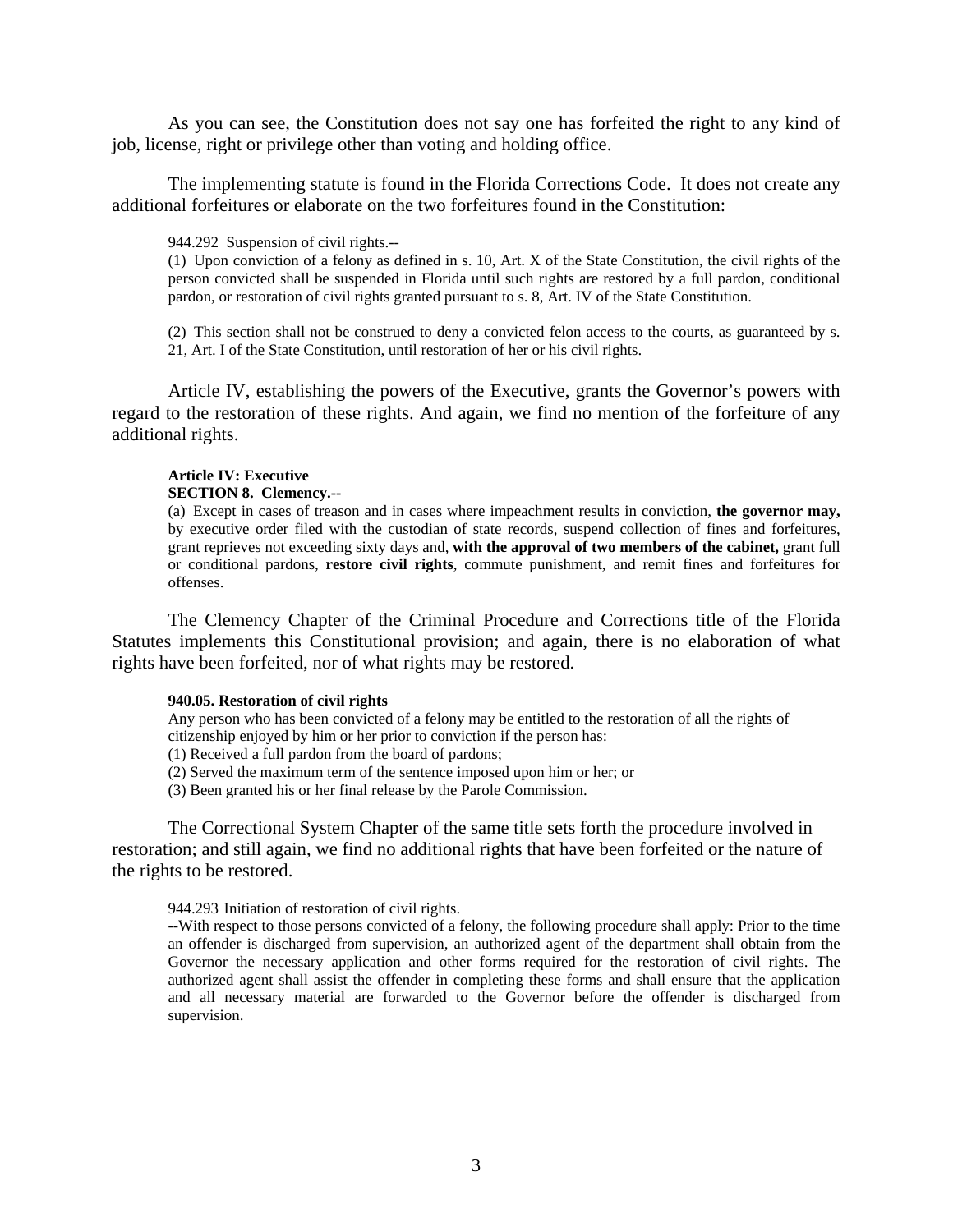Section 4 (I) (G) of the Rules of Executive Clemency, consistent with other state laws, references a forfeiture created by law (the right to possess a gun) and restrictions (on sexual predators) created by law. However, these rules neither reference nor impose additional forfeitures.<sup>2</sup>

#### **Section 4 (I) G. Restoration of Civil Rights in Florida**

The Restoration of Civil Rights restores to an applicant all of the rights of citizenship in the State of Florida enjoyed before the felony conviction, except the specific authority to own, possess, or use firearms. Such restoration shall not relieve an applicant from the registration and notification requirements or any other obligations and restrictions imposed by law upon sexual predators or sexual offenders.

The forfeiture of these other rights, such as possessing firearms, is elsewhere established by law. Thus, we see career criminals barred from possessing firearms under 790.235 of the Criminal Code unless both their "firearm authority" (a separate Clemency Board finding) and their civil rights have been restored.

Curiously, despite the fact that the formal rules reference no other forfeitures and no other reasons for restoring one's civil rights, the Frequently Asked Questions on the Parole Commission's website references the consequences of restoration as follows:

2. What rights are restored?

The basic civil rights that are restored are: the right to vote, the right to serve on a jury, and the right to hold public office. *In addition, restoration of civil rights will allow you to be considered for certain types of employment licenses, such as, security guard, nursing, and contractor's licenses.* The right to own, possess, or use firearms requires a separate application and there is a waiting period of eight years from the date sentence expired or supervision terminated. [Emphasis added]

Jury service is forfeited by law. The Judicial Branch chapter of the Florida Statutes, at 40.013, says that people convicted of a felony are not qualified to serve as a juror "unless restored to civil rights."<sup>3</sup>

It has been argued that under the common law, a felony conviction meant civil death and that therefore all rights were extinguished. However, "civil death," under the common law took place in the form of an attainder delivered after conviction, and was imposed only in cases of

 $\frac{1}{2}$  $2$  The rules governing the circumstances under which one might seek to have civil rights restored through clemency have been substantially toughened over the years, and then somewhat loosened in December 2004. Still, cases that could go to the Board on paper for "automatic restoration" have narrowed; conviction of any of over 200 crimes listed in the Board rules (not in any statute) require a hearing before the Board instead of paper review; some cases require a five year waiting period; others a 15-year waiting period; and some will never be eligible for restoration because of the nature of the crime. According to a study done by the *Miami-Herald,* since 1999, 200,000 applications for restoration have been denied.

 $3$  (1) No person who is under prosecution for any crime, or who has been convicted in this state, any federal court, or any other state, territory, or country of bribery, forgery, perjury, larceny, or any other offense that is a felony in this state or which if it had been committed in this state would be a felony, unless restored to civil rights, shall be qualified to serve as a juror. 40.013, F.S.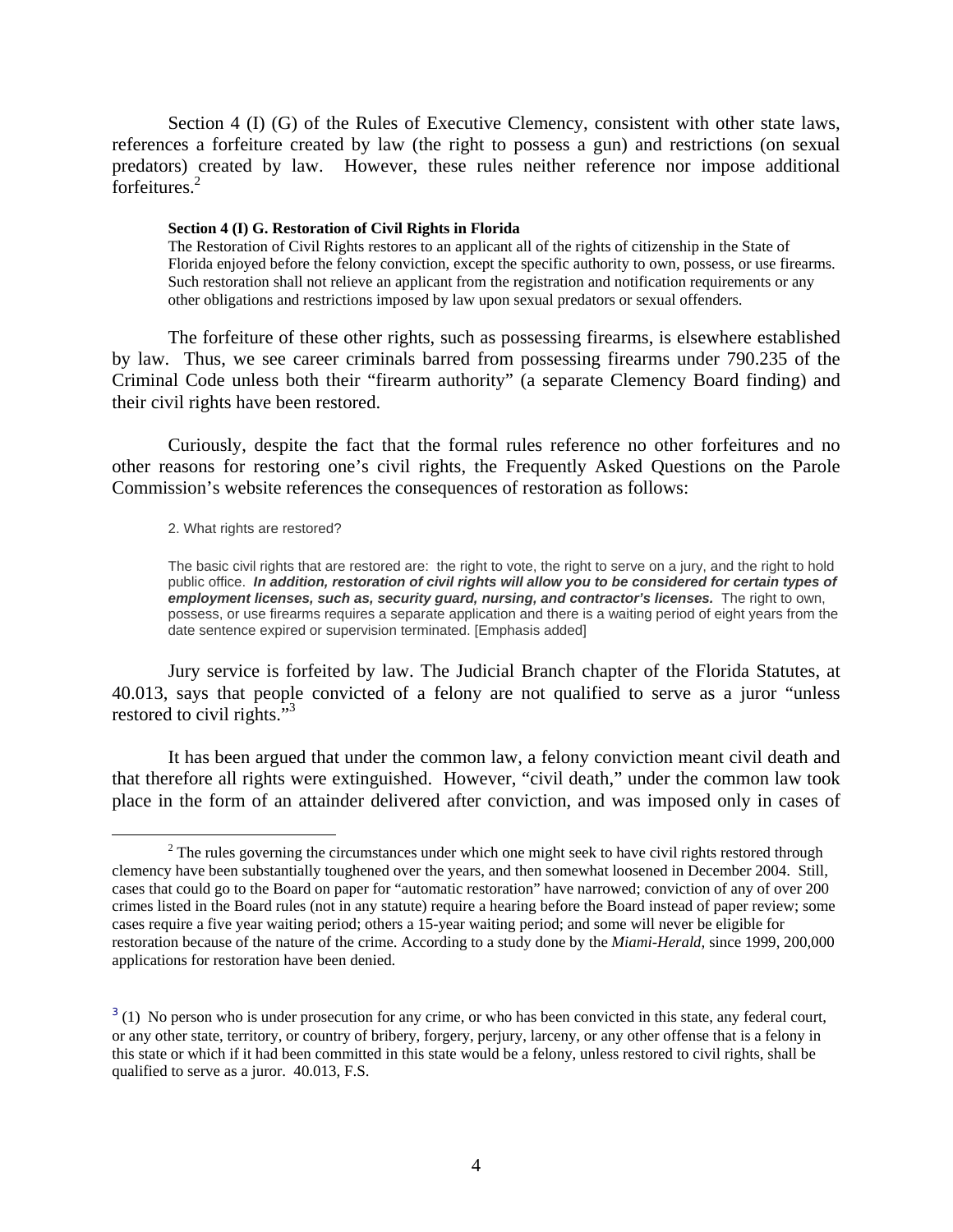treason. The forfeitures consequent to this attainder included the corruption of blood, which meant that not only was the person executed for treason punished, but his family was punished as well, for their rights to the traitor's property were extinguished by this additional sentence. The Founders thought that this was too harsh a punishment, and as a consequence embedded the provision against such forfeitures in the constitution at **Article III, Section 3, U.S. Constitution:** 

The Congress shall have power to declare the punishment of treason, but no attainder of treason shall work corruption of blood, or forfeiture except during the life of the person attainted.

These common law forfeitures also were barred under the 1868 Florida Constitution (Article I, Section 17).

Given that these were the only common law forfeitures, any additional forfeitures that would otherwise be imposed, by the states or the federal government, cannot be implied to have been imported from the common law, but would have to be established by law.

# **Statutory Employment Forfeitures**

# **1. Statutory Employment Disqualifications** *Requiring* **the Restoration of Civil Rights**

Acting within its legislative powers, the Florida General Assembly has created certain forfeitures (generally trigged by conviction of enumerated crimes) of employment rights that can only be recovered through the Clemency Board's restoration of rights process. Some of these are as follows:

Manufacture, distribution and use of explosives. 552.094 Manufacture, distribution and dealing of ether 499.64 Holding racing or jai alai permits 550.1815 Terminal supplier, importer, exporter, blender, carrier, terminal operator, or wholesaler license 206.026 Private investigative, private security, and repossession services 493.6118 Pest Control licensees 482.161 Labor union business agents 447.04 Medical transportation services providers 401.411 Owners / directors of agencies providing substance abuse services 397.451 Notary 117.01 Lottery ticket retailers 24.112 Liquor licenses 561.15 Owners and licensed employees of Health Care Clinics 400.991

While the list above of occupations requiring restoration of rights is undoubtedly not exhaustive, it is clear that the legislature has not required the restoration of rights for most occupations and licenses.

The law requiring the restoration of rights for those working at Health Care Clinics is recent. When the legislature began requiring clinic owners and staff to undergo Level Two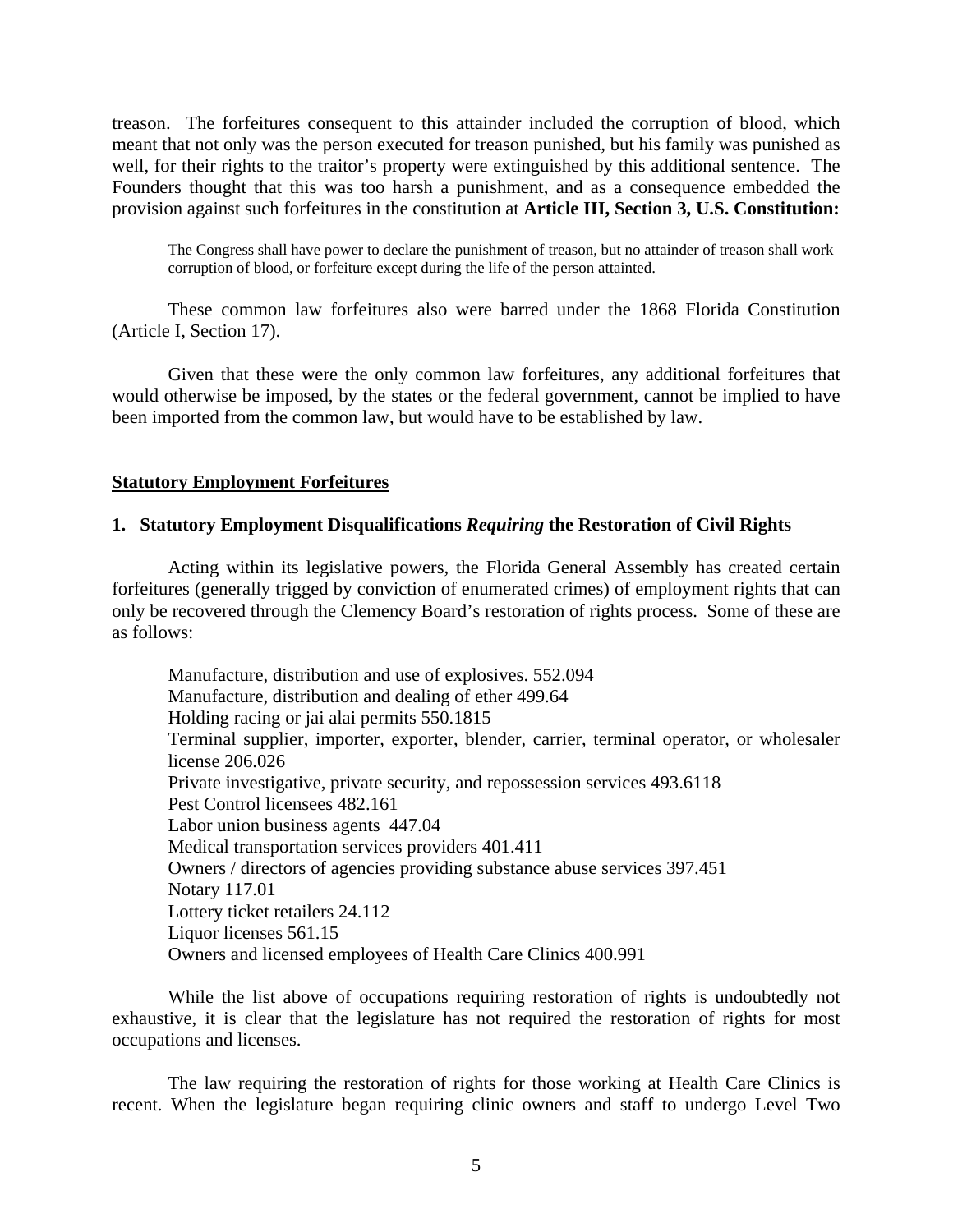background screening (this is Florida's most extensive background screening<sup>4</sup>), it added that one must *also* obtain a formal restoration of rights prior to working in a health care clinic. As will be seen, this *statutory* requirement of restoration of rights is rather unusual.

# **2. Statutory Employment Disqualifications** *Authorizing* **the Restoration of Civil Rights**

In the case of professional health care licenses, there is statutory *authority* to require restoration of rights to secure the license or certification. The legislature has given the Department of Health and its licensing boards the discretion to impose this requirement or rights restoration (in addition to the mandated background screening):

456.013 (b) If an applicant has been convicted of a felony related to the practice or ability to practice any health care profession, the board, or the department when there is no board, **may require the applicant to prove that his or her civil rights have been restored.** 

The Department of Health's Board of Nursing imposes this requirement of restoration of rights on the nursing profession. The requirement is not in the agency's rules; it is found, however on the Department's website<sup>5</sup>, where it states:

The application (or the background screening) that indicates a criminal history is considered a non-routine application and must be reviewed by the board staff and possibly referred to the Board of Nursing for action.

Each application is reviewed on its own merits. The Board of Nursing has created guidelines for specific offenses to be cleared in the board office; however, the staff cannot make determinations in advance as laws and rules do change over time. Violent crimes and repeat offenders are required to be presented to the Board of Nursing for review. Evidence of rehabilitation is important to the Board Members when making licensure decisions.

#### *The only permanent barrier to licensure in Florida is not having your civil rights. Some felony convictions cause a person's civil rights to be taken away. The applicant is required to send documentation of restoration of civil rights at the time of application for licensure.* [Emphasis added]

After a cursory review of *other* health profession regulations, applications and instructions, no other health profession *appears to* require the restoration of rights. For instance, the chiropractic, optometry, physician, naturopathic, optometry, osteopathic, pharmacy or podiatry statutes do not require the restoration of rights for licensure.<sup>6</sup>

 $\overline{a}$ 

<sup>&</sup>lt;sup>4</sup> As will be explained in more detail below, Florida has consolidated many of its background screening laws into a statutory scheme that does three things: (1) creates two tiers of screening – Level One and Level Two, with Level One covering fewer offenses and requiring only a Florida Department of Law Enforcement check, while Level Two covers more offenses and also requires an FBI check; (2) lists the disqualifying convictions for both Levels; and (3) creates an exemption process by which one can contest the disqualification with evidence of rehabilitation. See, *e.g.,* Chapter 435, Florida Laws.

 $5$  http://www.doh.state.fl.us/mqa/nursing/nur\_prospective.html

<sup>&</sup>lt;sup>6</sup> These seven medical professions were selected because both AWI and DOC provided the Task Force with a list of professions (plus nursing, discussed separately herein) requiring the restoration of civil rights for licensure. DOC's list also contained citations to the provisions of the Florida Statutes creating this requirement. Of the eight cited provisions (including nursing), four of the statutes do not exist (and have not existed since at least 1995 – *i.e*., "medical examiner" [458.1201; nursing [464.21]; optometry [463.11]; "osteopathic examiner" [459.14]). The cited statutes that do exist ("chiropractic examiner"[460.413]; "naturopathic examiner" [462.14]; pharmacist [461.101];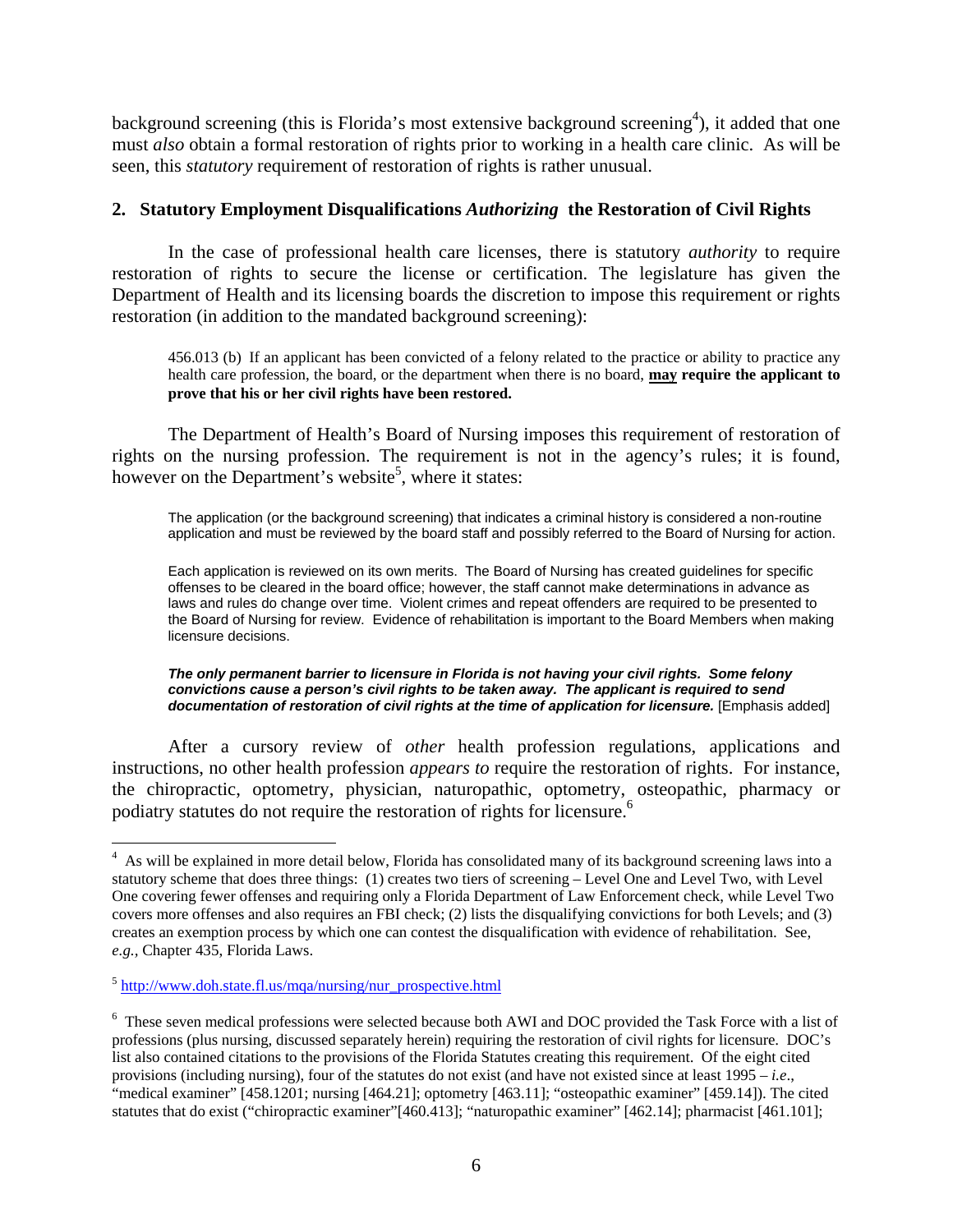But again, nursing *does* require restoration of rights – just not by statute. Nor by rule. This requirement is a matter of Board of Nursing *policy*. This is important, for it means that legislation is not required to change this policy.

Given that the governing law gives the Department discretion over imposing this requirement, that at least seven other health professions regulated by the Department do not appear to impose this requirement, and that it cannot be said that nurses are in a position to impose any more risk to vulnerable populations than other health professionals, the Department can change this policy to comport with the polices that at least appear to be in place for licensing other health professionals.

One of the most significant growth industries in Florida is health care. At least one health care job – Certified Nurse Aid – requires only a high school diploma, rather brief CNA coursework at a community college, and passage of the state exam. The demand for CNAs in Florida is very substantial. The restoration of rights requirement imposed by the Board of Nursing creates a substantial barrier to employment in an industry where many people with criminal convictions could otherwise become qualified for employment.

# **3. Employment Disqualifications With No Constitutional or Statutory Authority for Requiring the Restoration of Civil Rights**

Since neither the Constitution's civil rights forfeiture provision nor its enabling statute creates any forfeitures beyond voting and public office, there must clear statutory authority for the forfeiture, or a statutory requirement (or authority) for civil rights being restored for the job or license (or any other privilege). For how can an agency require the restoration of a right that has not been forfeited under law?

Nonetheless, at least some agencies require restoration in practice, even where there is no statutory authority for the practice. One of these is the licensing by the Department of Business and Professional Regulation to be a construction contractor. As we have explained above, the general forfeiture provisions in the Constitution and its enabling statutes do not enumerate losses of any rights but voting or public office. Thus, we look elsewhere for the forfeiture of the right to apply for a construction license upon conviction of a felony and for the requirement of the restoration of civil rights.

The statutes governing the qualifications for this license mention neither anything concerning automatic disqualification, nor forfeiture upon conviction of a felony, nor a requirement of restoration of rights to secure the license.

## **Construction Contracting**

**489.111 Licensure by examination.**--

and podiatrist [461.08]) either only state that one may not have been convicted of an offense related to the area of licensed practice – or something else entirely.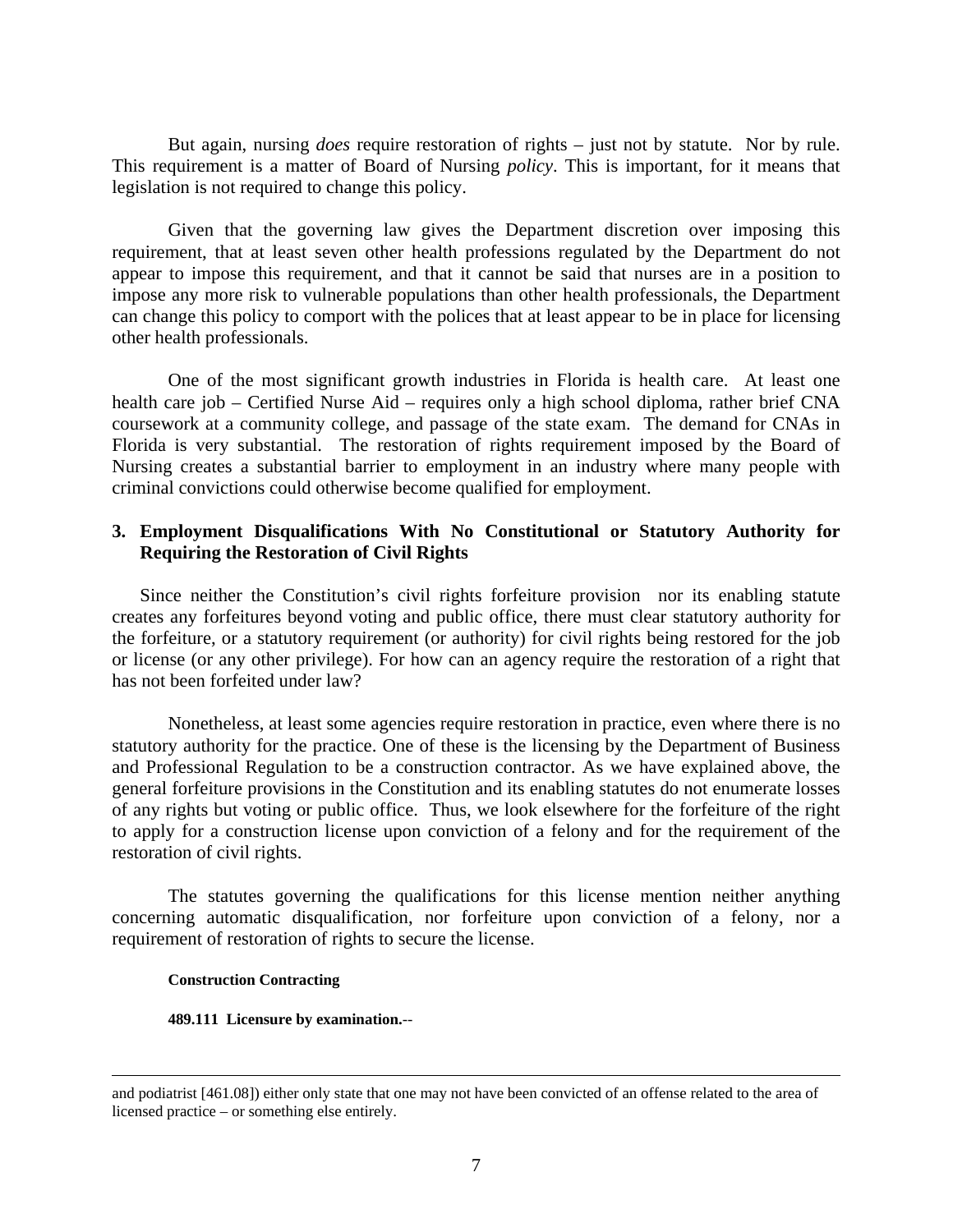(1) Any person who desires to be certified shall apply to the department in writing.

(2) A person shall be eligible for licensure by examination if the person:

(a) Is 18 years of age;

## **(b) Is of good moral character; and . .** .

(3)(a) The board may refuse to certify an applicant for failure to satisfy the requirement of good moral character only if:

1. There is a substantial connection between the lack of good moral character of the applicant and the professional responsibilities of a certified contractor; and

2. The finding by the board of lack of good moral character is supported by clear and convincing evidence.

**(b) When an applicant is found to be unqualified for a certificate because of a lack of good moral character, the board shall furnish the applicant a statement containing the findings of the board, a complete record of the evidence upon which the determination was based, and a notice of the rights of the applicant to a rehearing and appeal.** 

(4) The department shall ensure that a sensitivity review committee has been established including representatives of various ethnic/minority groups. No question found by this committee to be discriminatory against any ethnic/minority group shall be included in the examination. . . .

## **489.129 Disciplinary proceedings.--**

(1) The board may take any of the following actions against any certificateholder or registrant: place on probation or reprimand the licensee, revoke, suspend, **or deny the issuance or renewal of the certificate, registration, or certificate of authority**, require financial restitution to a consumer for financial harm directly related to a violation of a provision of this part, impose an administrative fine not to exceed \$5,000 per violation, require continuing education, or assess costs associated with investigation and prosecution, if the contractor, financially responsible officer, or business organization for which the contractor is a primary qualifying agent, a financially responsible officer, or a secondary qualifying agent responsible under s. 489.1195 is found guilty of any of the following acts:

(a) Obtaining a certificate, registration, or certificate of authority by fraud or misrepresentation.

## **(b) Being convicted or found guilty of, or entering a plea of nolo contendere to, regardless of adjudication, a crime in any jurisdiction which directly relates to the practice of contracting or the ability to practice contracting. . . .**

The only mention of criminal convictions in the Department's rules governing contractor license applications is that one must, on the application for the license, state whether:

"any person in paragraph (i) below or has any business organization in which any such person was a responsible person as defined in paragraph (j) ever been convicted or found guilty of or entered a plea of nolo contendere to, regardless of adjudication, a crime in any jurisdiction within the past ten years? If yes, you must attach a copy of any such conviction or the order or judgment incorporating the finding of guilt or plea. Yes ( ) No ( )." 61G4-15.005 (h)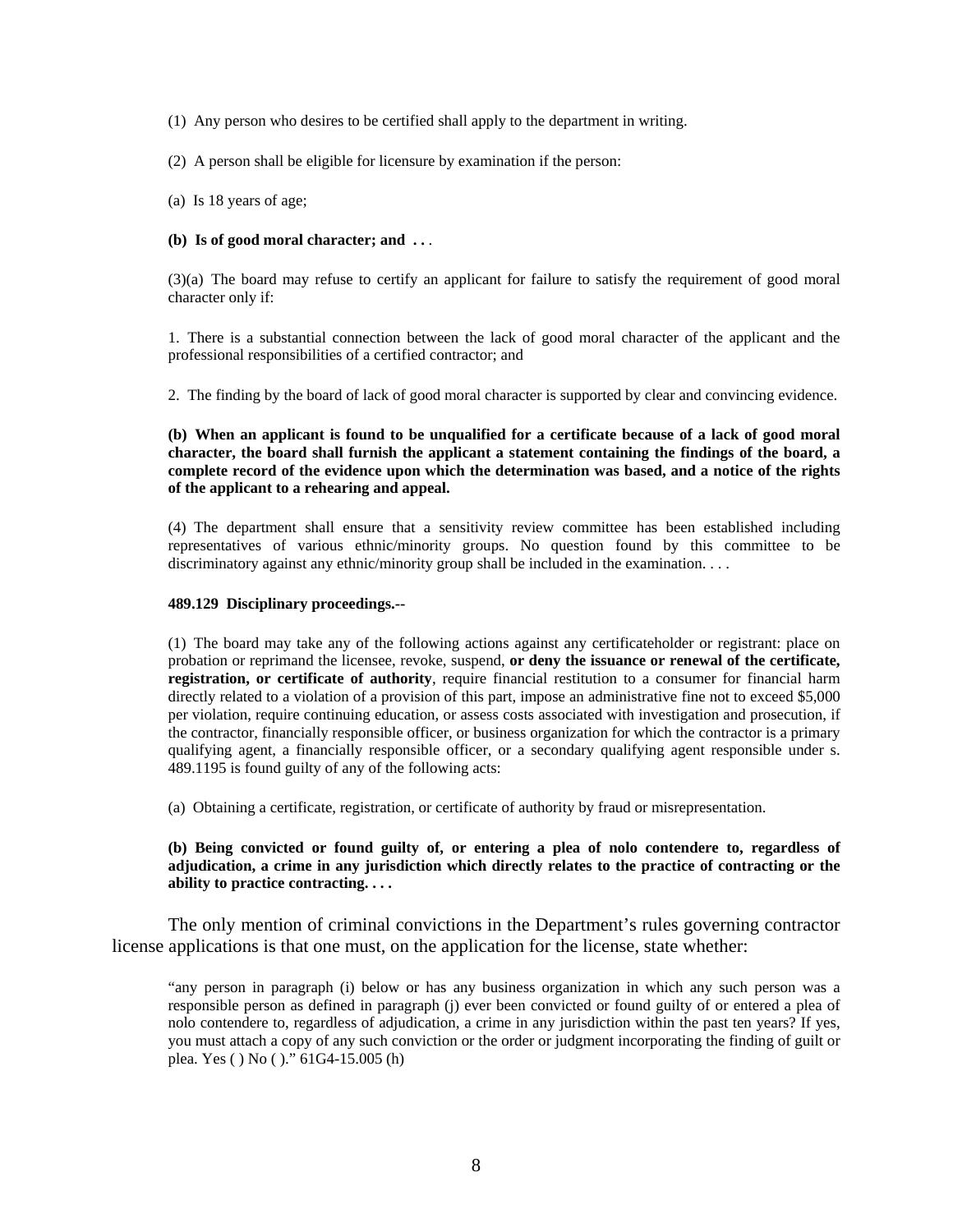However, in bold print on the front page of the DBPR's construction license application, it states that:

# **If you have been convicted of a felony, you must submit proof of reinstatement of civil rights.**

Given that one cannot submit a completed an application for this license until one has proof of reinstatement, the individual is likely not receiving notice of any right to seek review of the license denial either under 489.111 or 489.129. (But this must be explored, for it is not clear.) In any case, the front page of the application is enough to deter most who have a felony conviction but has not had his rights restored from seeking such a license.

As a consequence, license applicants stand on line seeking the restoration of their rights.<sup>7</sup>

Still, some *have* appealed this requirement. According to a brief filed by the agency defending its practice of requiring restoration of rights and according to the lawyer in the Attorney General's office who handles construction licensing appeals, DBPR (and the AG) takes the position that the statutory authority for this restoration of rights requirement is ("implied[ly]") found in paragraph (b) of the following section of the Public Officers, Employees and Records Law:

## **112.011 Felons; removal of disqualifications for employment, exceptions.**--

 $\overline{a}$ 

 $(1)(a)$  Except as provided in s.  $775.16$ , a person shall not be disqualified from employment by the state, any of its agencies or political subdivisions, or any municipality solely because of a prior conviction for a crime. However, a person may be denied employment by the state, any of its agencies or political subdivisions, or any municipality by reason of the prior conviction for a crime if the crime was a felony or first degree misdemeanor and directly related to the position of employment sought.

 $<sup>7</sup>$  The requirement that applicants for a contractor's license who have felony convictions obtain the restoration of</sup> their rights escaped my "legal" research (because it is not in the law) and came to my attention when the Task Force director, Jean Gonzalez, sent me a newspaper clipping from the local paper about a man who has "been trying to get his civil rights restored for six years. . . . After spending more than three years scratching off the days in a state prison," the reporter wrote, "Whalley's found that time might pass more easily on this side of the prison bars, but it's no more swift. It's moving even more slowly because he needs his civil rights restored to get a general contractor's license. Then he can start making a living. . . While he'd also like to vote, Whalley's main frustration is watching the clock tick toward retirement with no way to build up savings. At 44, he's not getting any younger. "All they've done is just move my paperwork from one huge pile to another huge pile," Whalley gripes. And he's not griping just to me. Every month, he sends e-mails and faxes to a long list of elected officials and bureaucrats, hoping something, anything, will spur action on the part of the state. So far, no go. Whalley's experience isn't unique. The state has a backlog of 4,000 applications for clemency, and that's expected to grow to 10,000 by next year. It takes an average of 18 months for the typical ex-con's rights to be restored. But Whalley may hold the record for longest serving clemency applicant. After languishing for three years in the Office of Executive Clemency within the Governor's Office, his application was routed to the state Parole Commission, where it languishes now. ("Ex-Prisoners Need Rights to Be Restored," Tallahassee *Democrat;* May 20, 2005)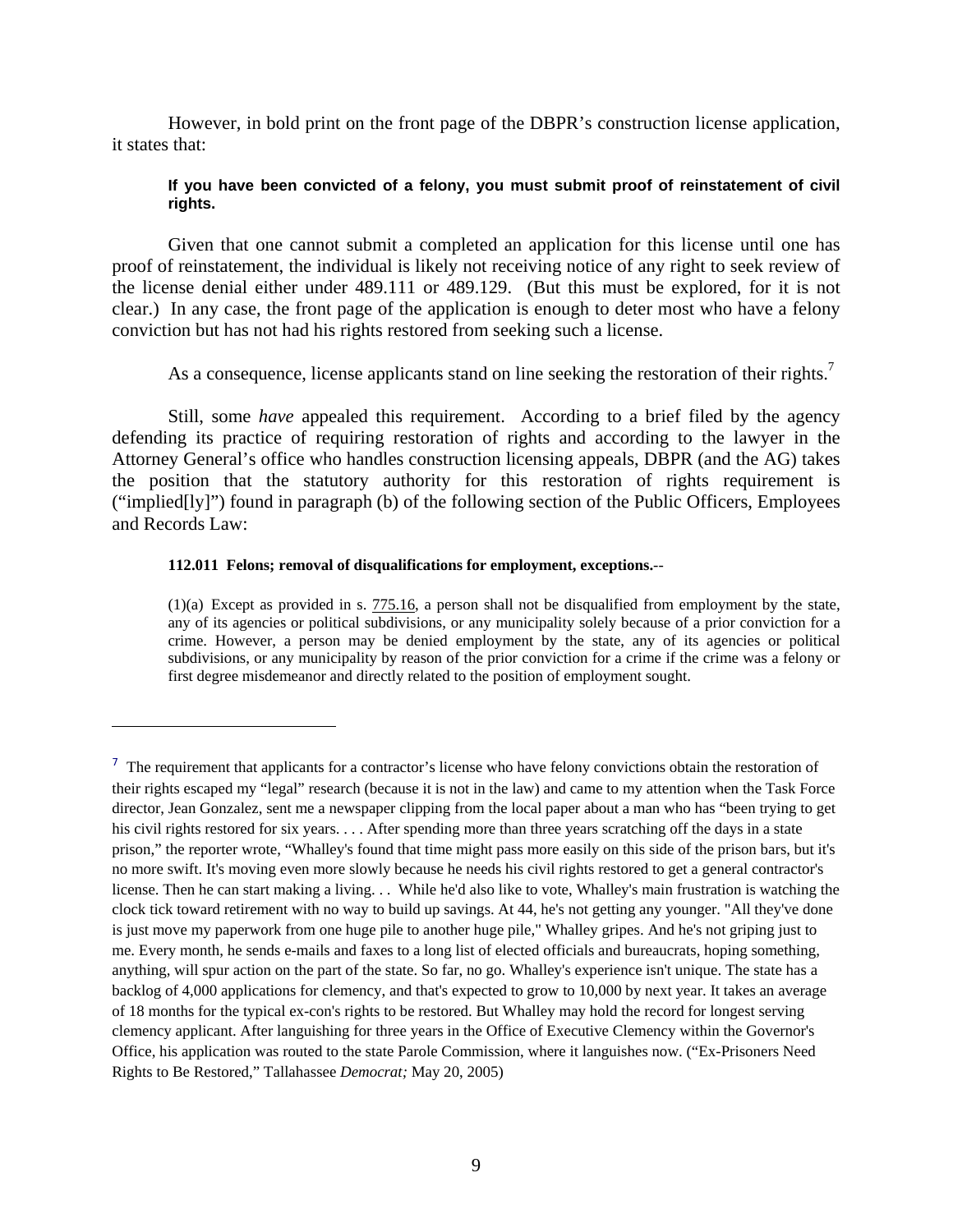(b) Except as provided in s. 775.16, a person whose civil rights have been restored shall not be disqualified to practice, pursue, or engage in any occupation, trade, vocation, profession, or business for which a license, permit, or certificate is required to be issued by the state, any of its agencies or political subdivisions, or any municipality solely because of a prior conviction for a crime. However, a person whose civil rights have been restored may be denied a license, permit, or certification to pursue, practice, or engage in an occupation, trade, vocation, profession, or business by reason of the prior conviction for a crime if the crime was a felony or first degree misdemeanor and directly related to the specific occupation, trade, vocation, profession, or business for which the license, permit, or certificate is sought.

The brief argues that paragraph b of the above statute "implies that if a person's civil rights have not been restored, no license shall be issued." But it *says* no such thing. Section 112.011 *removed* what was apparently some kind of blanket disqualification of felons for state jobs and licenses. Curiously, while the plain language of this provision neither creates a licensing disqualifications nor requires restoration of rights for a license, the brief argues that the common law statutory interpretation doctrine of "expressio unius est exclusio alterius" (mention of one thing implies the exclusion of another) supports this position.8

Also, it must be noted that in 1973, two years after passage of the law creating this statutory provision, the Florida Attorney General issued an opinion interpreting it. He was in accord that the statute does not *require* restoration of civil rights for state employment or a license. Westlaw's annotation<sup>9</sup> to this provision reads as follows:

Subject to the exceptions and qualifications for law enforcement agencies and fire departments under subsec. (2) of this section, the state or any of its agencies or political subdivisions or municipalities, may not deny employment to a former offender regardless of whether his civil rights have been restored, unless the employing authority determines, after due investigation, that the offense is directly related to the position sought and the crime was a felony or first degree misdemeanor. Op.Atty.Gen., 073-355, Sept. 20, 1973.

Moreover, if DBPR and the current Attorney General's interpretation of this statute were correct, then all licenses issued by the state, and indeed, all state jobs, could be subject to the condition precedent of restoration of rights requirement. However, based on my cursory and preliminary research, Section 112.011 (1) (b) is not elsewhere relied upon to require restoration. Nor have I uncovered another instance (yet) where any other agency, or even DBPR as to licenses other than contractors', in the absence of at least statutory *authority*, requires restoration of rights for a job or license. But there is more research to be done on this question.

<u>.</u>

<sup>8</sup> The invocation of this doctrine of statutory construction is particularly ironic, for the case cited in the brief explaining this doctrine held that the statute that forbade gain-time to those sentenced for gun crimes could not be interpreted to include another kind of gain time, namely, "work gain-time":

Construing the mandatory gun law in accordance with the above rule of statutory construction, we conclude that since the statute enumerates the specific statutory gain-time provisions which are to be included within the statute, and work gain-time is not specifically mentioned, work gain-time is specifically excluded from the statutory gain-time ban set forth in the mandatory gun law. On this basis, we find that the DOC is without statutory authority to prohibit prisoners from earning work gain-time while serving a mandatory minimum three year sentence under the mandatory gun law. James v. Department of Corrections, 424 So.2d 826, 827 (Fla. 1st DCA. 1982).

<sup>&</sup>lt;sup>9</sup> This 1973 AG opinion is not immediately available. I cannot vouch for Westlaw's summary.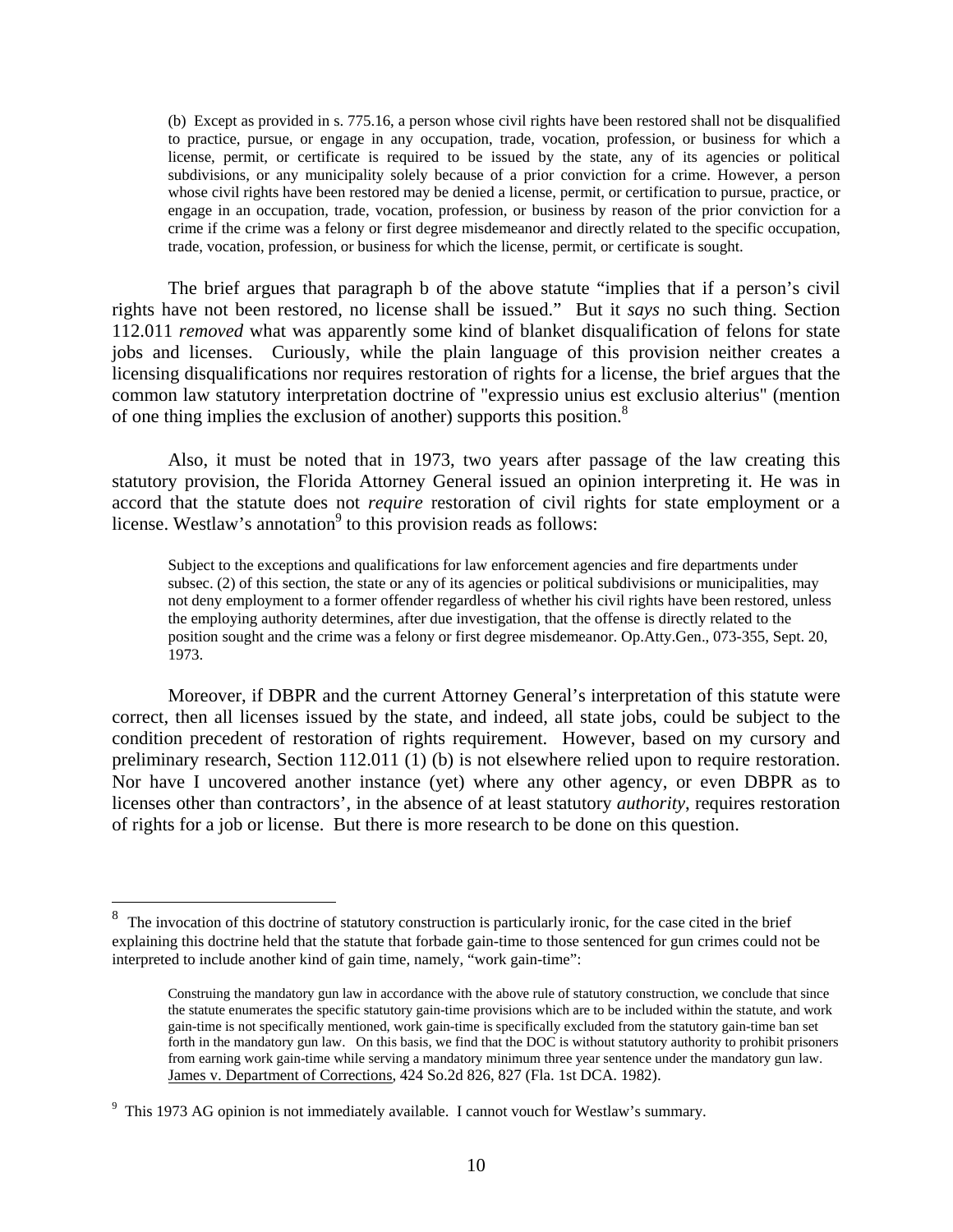# **Background Screening and the Exemption Statute**

The far more common method of creating employment barriers in Florida is through the background screening laws that list disqualifying convictions. These screening laws apply to state jobs; occupational licensing; and employment in facilities with vulnerable populations (e.g., children, people with disabilities and the elderly), at financial institutions, and at entities that have security responsibilities or concerns.

In 1983, the legislature mandated "security background checks" for employee positions with "special trust or responsibility or sensitive location of those positions," as follows:

Each employing agency shall designate those employee positions that, because of the special trust or responsibility or sensitive location of those positions, require that persons occupying those positions be subject to a security background check, including fingerprinting, as a condition of employment. 110.1127  $(1)^{10}$ 

I have found no agency that has designated jobs that have "special trust or responsibility," let alone a masters list of all state jobs in this category. Instead, some agencies screen all their employees (e.g., DCF and Juvenile Justice) and use the exemption process to open doors to state jobs. Some have only recently begun to screen employees. For instance, in 2004, the Agency for Health Care Administration (ACHA) issued a notice to its employees that in 2005 there would background screenings and that employees could, in the interim, amend their employment applications to disclose any criminal convictions not disclosed on their original applications. No employees were terminated either for the initial failure to disclose or for the actual offense. So they never got the exemption process phase.

Section 110.1127 also makes all positions within the Division of Treasury of the Department of Financial Services "positions of special trust or responsibility;" and similarly designates all positions "in programs providing care to children, the developmentally disabled, or vulnerable adults." $11$ 

In 1995, the legislature responded to the disparate background screening requirements of a number of agencies and divisions within agencies with a law that creates two levels of background screening. Each level contains its own list of disqualifying offenses. If one is

1

 $10$  Despite this requirement, other than the DRS legacy agencies discussed below, we have found no agency that has formally designated positions requiring background checks due to special trust or responsibility or sensitive location. There appears to be no master list developed.

 $<sup>11</sup>$  In a case challenging the constitutionality of this law as originally enacted, the court described its previous terms</sup> as follows" "[A person] "*shall be* disqualified for employment in any such position by reason of having been found guilty of any one of several enumerated felonies, including bank robbery. The Statute provides for no exceptions. It provides for no hearing whatsoever in which a person who has been convicted of one of the crimes may establish his or her rehabilitation. It provides no exceptions for those people already employed by HRS who have good records. It is a blanket exclusion of a group of people forever from positions of special trust or responsibility within HRS. No other Florida Statute grants any relief whatsoever from the absolute prohibition contained in Florida Statute 110.1127(3)(a)(1)." *Fewquay v. Page*, 682 F.Supp. 1195, \*1197 (S.D.Fla.1987.), affirmed, 896 F.2d 558 (Table)  $(11<sup>th</sup> Cir. 1990)$ . The court declared the statute unconstitutional, but while the case was pending, the legislature amended it, creating right to seek an exemption from disqualification and administrative review, which is now incorporated in 435.07.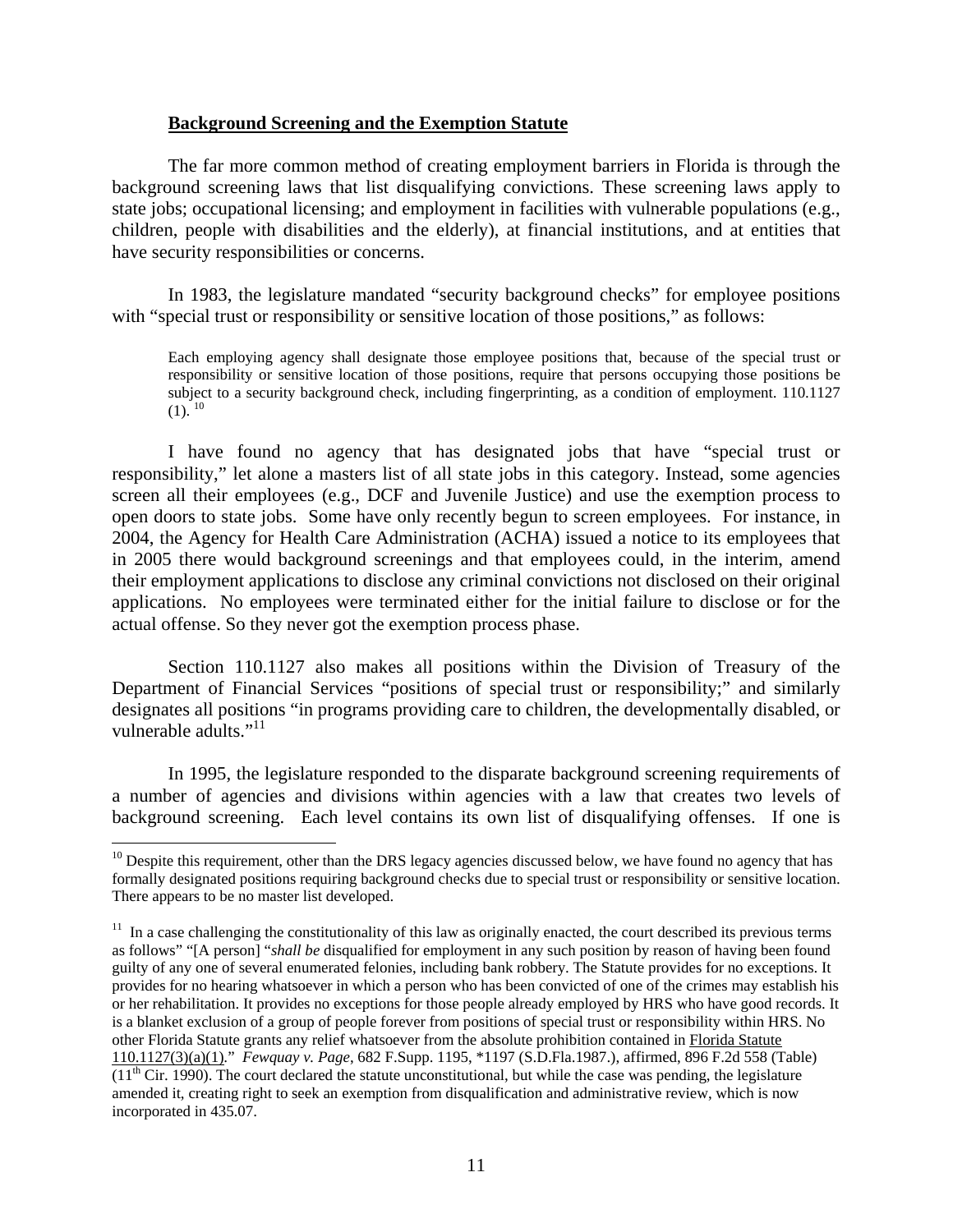disqualified by virtue of a conviction of a disqualifying offense, one can seek, under this law, an exemption from disqualification. The statute also provides for an administrative appeal of the denial of an exemption. (Chapter 435, F.S.)

The law's applicability and definition sections do not specify which agencies, which jobs, or which licenses are covered:

435.01 Applicability of this chapter.--Whenever a background screening for employment or a background security check is required by law for employment, unless otherwise provided by law, the provisions of this chapter shall apply.

435.02 Definitions.--For the purposes of this chapter:

(1) "Employee" means any person required by law to be screened pursuant to the provisions of this chapter.

(2) "Employer" means any person or entity required by law to conduct screening of employees pursuant to this chapter.

(3) "Licensing agency" means any state or county agency which grants licenses or registration permitting the operation of an employer or is itself an employer. When there is no state licensing agency or the county licensing agency chooses not to conduct employment screening, "licensing agency" means the Department of Children and Family Services.

As noted above, there are two levels of screening standards, each with its own list of disqualifying convictions.

#### 435.03 Level 1 screening standards.--

(1) All employees required by law to be screened shall be required to undergo background screening as a condition of employment and continued employment. For the purposes of this subsection, level 1 screenings shall include, but not be limited to, employment history checks and statewide criminal correspondence checks through the Florida Department of Law Enforcement, and may include local criminal records checks through local law enforcement agencies.

(2) Any person for whom employment screening is required by statute must not have been found guilty of, regardless of adjudication, or entered a plea of nolo contendere or guilty to, any offense prohibited under any of the following provisions of the Florida Statutes or under any similar statute of another jurisdiction . . . [list of 32 criminal offenses]

#### 435.04 Level 2 screening standards.--

(1) All employees in positions designated by law as positions of trust or responsibility shall be required to undergo security background investigations as a condition of employment and continued employment. For the purposes of this subsection, security background investigations shall include, but not be limited to, fingerprinting for all purposes and checks in this subsection, statewide criminal and juvenile records checks through the Florida Department of Law Enforcement, and federal criminal records checks through the Federal Bureau of Investigation, and may include local criminal records checks through local law enforcement agencies.

(2) The security background investigations under this section must ensure that no persons subject to the provisions of this section have been found guilty of, regardless of adjudication, or entered a plea of nolo contendere or guilty to, any offense prohibited under any of the following provisions of the Florida Statutes or under any similar statute of another jurisdiction: . . . [list of 47 criminal offenses]

Section 435.06 requires that the employer terminate [or presumably not hire] any employee who fails the background check "unless the employee is granted an exemption from disqualification pursuant to s. 435.07."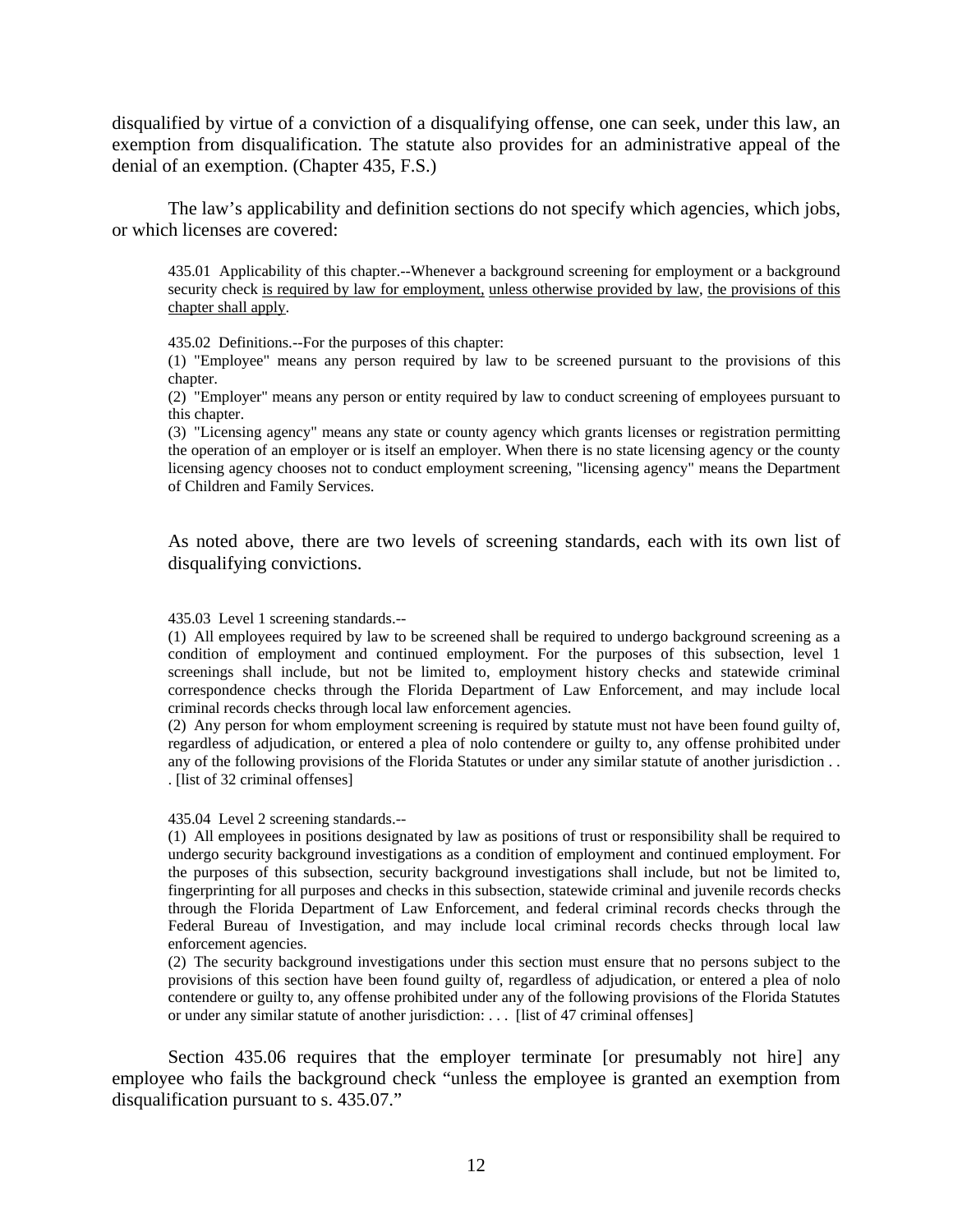The exemption process is as follows:

435.07 Exemptions from disqualification.--Unless otherwise provided by law, the provisions of this section shall apply to exemptions from disqualification.

(1) The appropriate licensing agency may grant to any employee otherwise disqualified from employment an exemption from disqualification for:

(a) Felonies committed more than 3 years prior to the date of disqualification;

(b) Misdemeanors prohibited under any of the Florida Statutes cited in this chapter or under similar statutes of other jurisdictions;

(c) Offenses that were felonies when committed but are now misdemeanors;

(d) Findings of delinquency; or

(e) Commissions of acts of domestic violence as defined in s. 741.30.

For the purposes of this subsection, the term "felonies" means both felonies prohibited under any of the Florida Statutes cited in this chapter or under similar statutes of other jurisdictions.

(2) Persons employed by treatment providers who treat adolescents 13 years of age and older who are disqualified from employment solely because of crimes under s. 817.563, s. 893.13, or s. 893.147 may be exempted from disqualification from employment pursuant to this section without the 3-year waiting period.

(3) In order for a licensing department to grant an exemption to any employee, the employee must demonstrate by clear and convincing evidence that the employee should not be disqualified from employment. Employees seeking an exemption have the burden of setting forth sufficient evidence of rehabilitation, including, but not limited to, the circumstances surrounding the criminal incident for which an exemption is sought, the time period that has elapsed since the incident, the nature of the harm caused to the victim, and the history of the employee since the incident, or any other evidence or circumstances indicating that the employee will not present a danger if continued employment is allowed. The decision of the licensing department regarding an exemption may be contested through the hearing procedures set forth in chapter 120.

(4) Disqualification from employment under subsection (1) may not be removed from, nor may an exemption be granted to, any personnel who is found guilty of, regardless of adjudication, or who has entered a plea of nolo contendere or guilty to, any felony covered by s. 435.03 solely by reason of any pardon, executive clemency, or restoration of civil rights.

(5) Exemptions granted by one licensing agency shall be considered by subsequent licensing agencies, but are not binding on the subsequent licensing agency.

The background check law and exemption process is very different than the requirement that one must have one's civil right restored. First, despite the extensive list of criminal offenses enumerated in 435, it is still a shorter list than "any felony," which is what triggers, for instance, both the nursing and construction contractor license requirements of restoration of rights.

Second, the waiting period to seek an exemption is shorter than the wait for the restoration of rights. Under 435.07 (1) (a), an exemption may be sought to waive the disqualification for "Felonies *committed* more than 3 years prior to the date of disqualification." The Clemency Board's rules governing restoration of rights are far stricter. They require that in order be eligible for restoration of rights, one must (1) have no outstanding charges; (2) have completed all sentences and conditions of release or supervision; and (3) paid all restitution. Then depending on the nature of the individual's crime(s), the individual may either seek (a)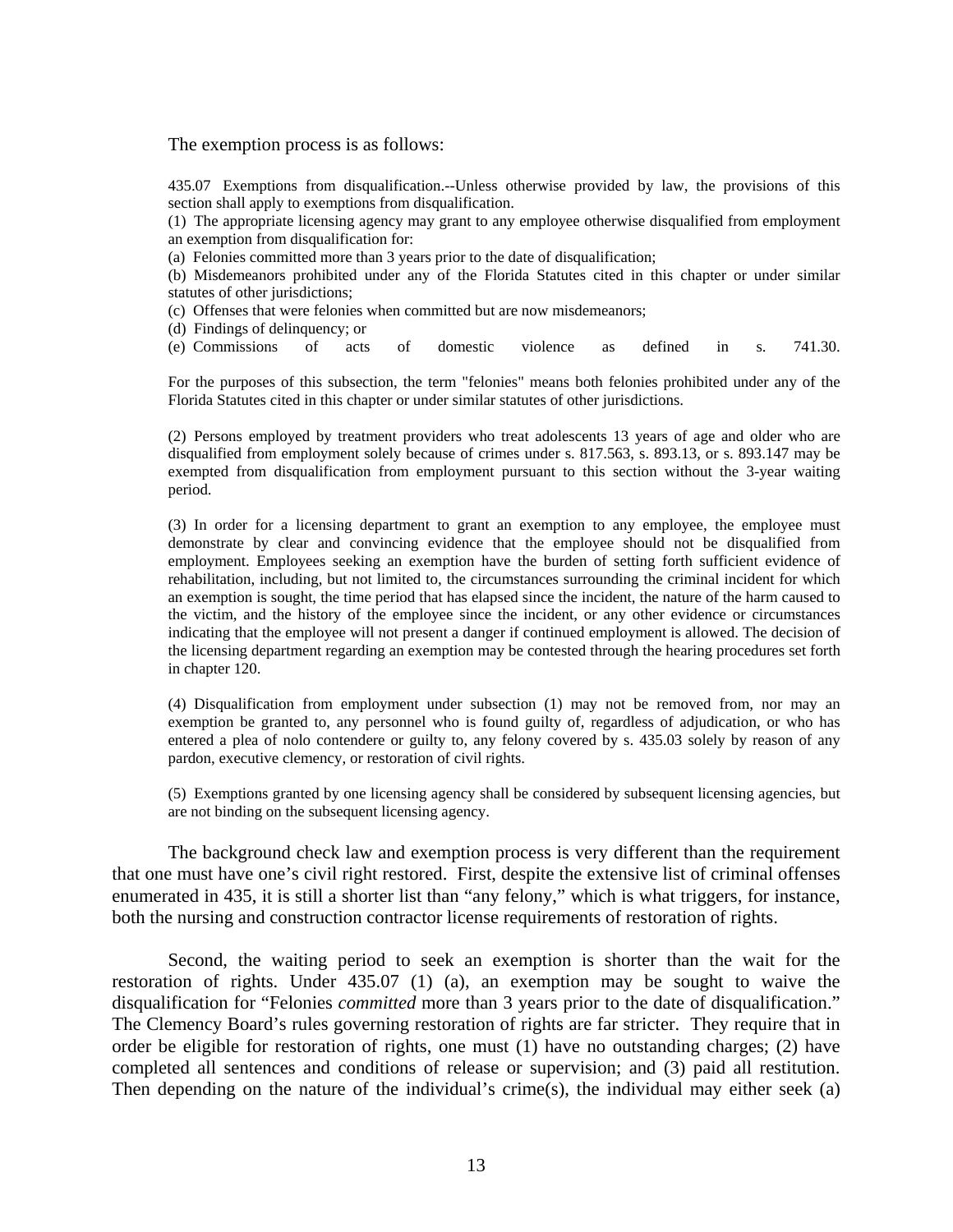restoration immediately and without a hearing upon satisfaction of the three above criterion; (b) seek restoration without a hearing upon satisfaction of the three above criterion after a five-year conviction and *arrest-*free period following the completion of sentence and conditions; or (c) seek restoration through a hearing before the Board upon satisfaction of the three above criterion after a fifteen-year conviction and *arrest-*free period following the completion of sentence and conditions. (The types of criminal convictions that determine which of these three approaches must be followed are enumerated in the rules.)

Third, the proceedings and the record developed upon a request for an exemption are open to the applicant; a decision is rendered by the agency that rules on the exemption that states the findings and basis for the determination; and an administrative appeal lies from the initial agency decision, which then triggers a right to court review of that final agency decision. By contrast, in proceedings before the Clemency Board, one cannot see the file created for the Board to review, nor learn of the basis for the decision. Nor does any form of appeal lie from the Board's determination.

Given that the background check / exemption process appears to create a mechanism for opening doors that would otherwise be closed to various employment opportunities, some of the critical questions worth exploring are as follows:

- To what extent have state agencies implemented this statute? Do all branches and agencies of state and local government screen and exempt applicants, for their own positions, for licensing, and for positions in government-regulated or funded positions under Section 435?
- Are there clear processes and procedures in place to consider and rule on exemptions? Are applicants for employment and licenses given notice of the exemption process? And, upon denial, is the right to appeal (and how to do so) made clear?
- Does anyone ever get an exemption? If so, under what circumstances? Do the criteria for granting exemptions vary across agency lines?
- When an agency grants an exemption, what can be said about any adverse public safety events? Are those granted exemptions later found to have caused any the harms that the legislature sought to prevent by imposing the background checks? Are those granted exemptions causing any greater harm than those with no disqualifying convictions?

**Agency implementation.** From our research thus far, it is clear is that the DRS legacy agencies use Section 435 in connection with screening the employees of facilities and agencies (state, local and private) that the state DRS legacy agencies supervise, regulate and/or fund. Thus, for instance, the Agency for Health Care Administration follows this law and its exemption process in connection with the background checks for people working in long-term care facilities; DCF (at the regional level) applies it in the case of those working in child care centers; and Juvenile Justice applies it to its own workforce and to all of its facilities (both state and private) and contracted agencies.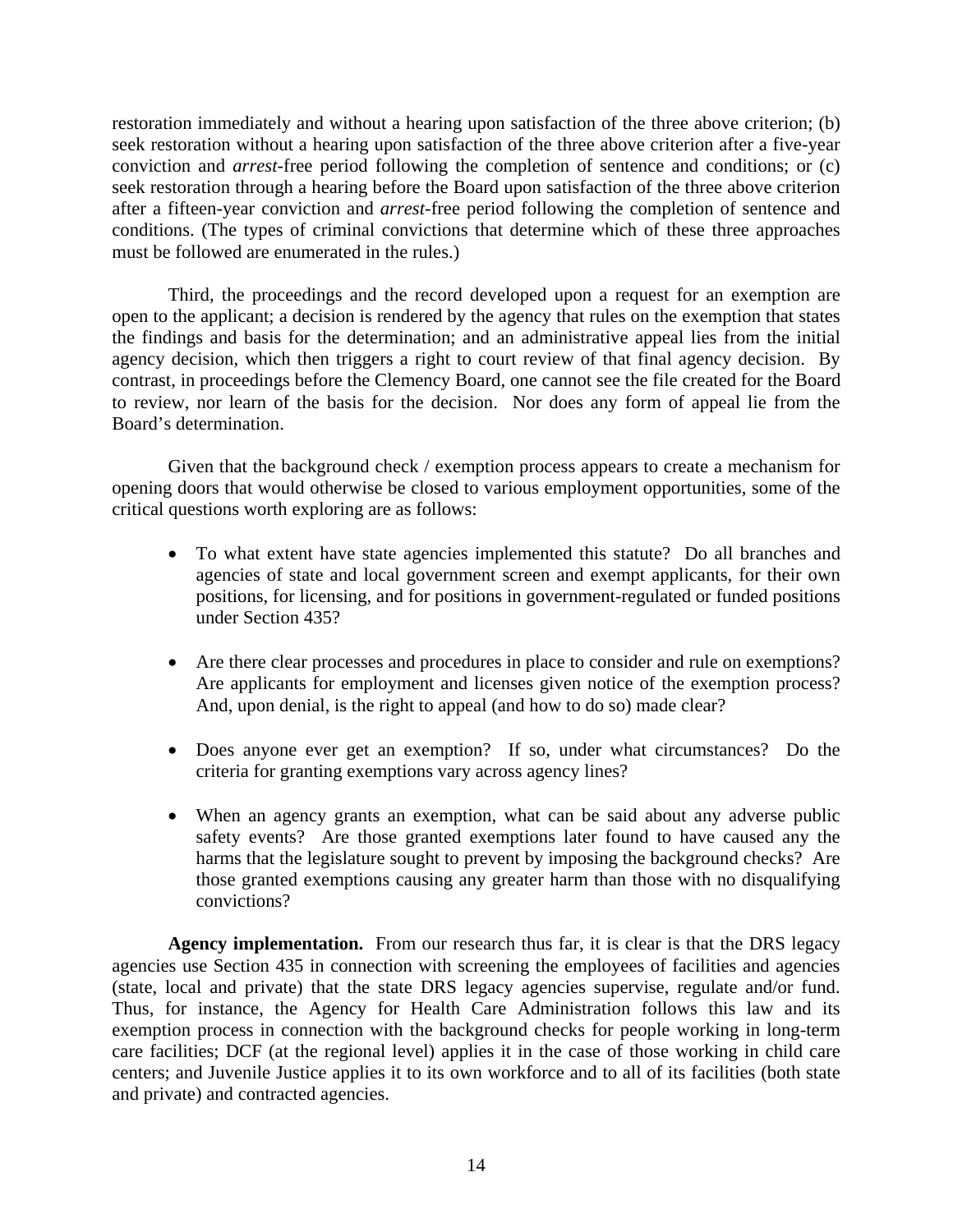At the Department of Health, 435's background screening law and exemption process is used in the case of people who are *already* licensed or certified. As noted above, those seeking licensure (at least in nursing) first must have their civil rights restored.

On the other hand, officials questioned at some agencies are not aware of the law and have no processes in place to lift disqualifications. For example, the individuals interviewed at AWI did not know of this law; nor did those at the DBPR (or the AG handling construction licensing appeals).

**Processes and procedures.** The DRS legacy agencies have created rules, forms and procedures to implement 435. AHCA, for example, has a page on its website<sup>12</sup> that clearly explains who must seek an exemption, how one applies for one, and the right to an administrative appeal under Chapter 120, Florida Statutes. It also provides a form to download to make the application.

We have not found any such procedures in other agencies.

**Exemption practices and results.** The agencies that have put the exemption process in place do indeed actually grant exemptions. Upon request for their exemption data, they have been forthcoming and helpful.

AHCA's exemption numbers are as follows:

Between 01/01/2000 and 04/30/2005, AHCA reviewed 1160 exemption requests cases that led to a final dispositions (*i.e.*, they were not withdrawn, abandoned or incomplete), of those:

68% were granted (623 by desk review and 163 through the hearing process)

14% were denied (157) (also includes those that have offended within 3 years and are not eligible for exemption per statute)

19% were considered not disqualified (217)

 $\overline{a}$ 

The Department of Health provided the following information:

Since 1995, the CNA Registry has manually issued over 1500 letters of exemption. The CNA Registry was relocated to the Board of Nursing in 2001. The exemption application process has been automated since summer of 2002.

Since January 2002, the Board of Nursing office has approved 473 letters of exemption for CNAs. An additional 170 cases were not able to be approved by board staff and were presented to the CNA Council and Board of Nursing. Of those 170 cases, 114 or 67% were approved by the Council and Board. The main reason for denial of CNA exemption applications was the failure of the CNA to demonstrate evidence of adequate rehabilitation, i.e., completion of court-ordered probation, probation violations, continuing education courses, additional convictions, and restitution.

The list of 587 approved CNA exemptions was compared to the list of 235 CNAs who have been disciplined by the Board of Nursing since 2001. Only one CNA was on both lists. That CNA's discipline was actually triggered because the CNA applied and received an exemption in 2003 but had not reported

<sup>12</sup> http://ahca.myflorida.com/MCHQ/Long\_Term\_Care/Background\_Screening/exemption.shtml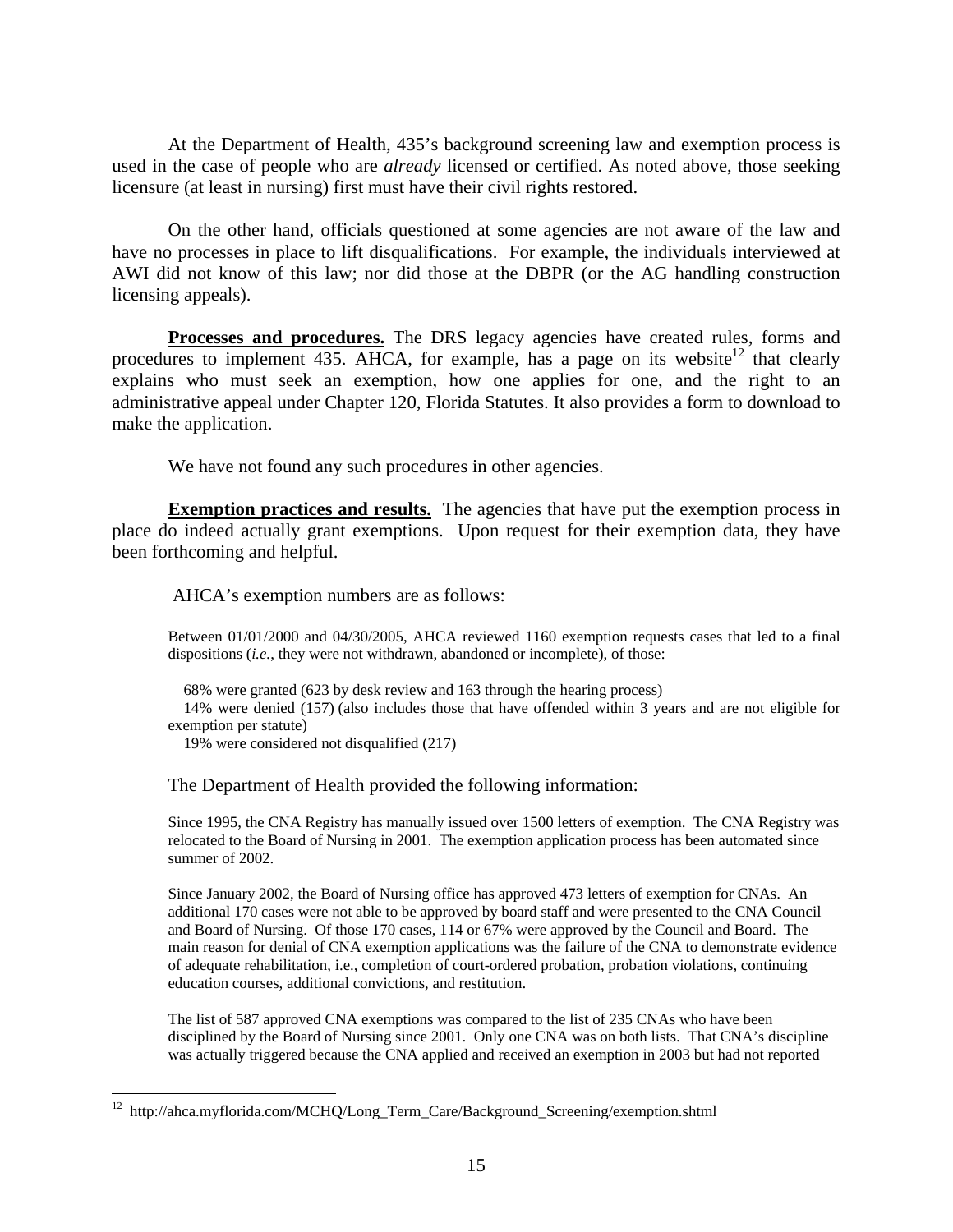her conviction for assault and battery to the Board of Nursing. That CNA was placed on probation for 2 years but subsequently was fired from a long-term care facility and has not worked as a CNA since.

Currently, CNAs must apply to the Board of Nursing for the exemption after receiving their certification [which, as noted herein currently requires that one's civil rights have first been restored]. This summer, the Board office will be further enhancing the process so that all applications for CNA certification will be automatically reviewed for exemption and a letter issued as appropriate. In addition, the exemption status of CNAs will be made available to the Agency for Health Care Administration (AHCA) for use in the agency's long-term care employment Internet look-up screens. These enhancements should reduce the duplication of background screening among the Board of Nursing, AHCA, and employers.

While this data comparison is limited to the past  $3\frac{1}{2}$  years, the data does support the effectiveness of the decisions of the CNA Council and the Board of Nursing in applying the standards of Ch 435. The Board has authorized that exemption letters for CNAs also apply for licensure as an RN or LPN if the CNA pursues additional education. In addition, the exemption process allows qualified CNAs to work in longterm care and other settings from which they may have been barred previously due to positive criminal background screening.

The Department of Juvenile Justice explained that between 1997 and 2005, it has processed 250,115 applicants for jobs with the Department and at its facilities under Department contract, each of whom was subject to background screening. Of those, 4,682 were found to have disqualifying convictions. Of those there were 1,132 who requested exemptions; and 190 were denied and 430 were granted. 419 of the exemption applications were not completed or were abandoned. Of those denied, 38 requested an informal hearing; at which point 9 were granted the exemption and 4 were denied. (The outcome of the rest is not known.) Through the 27 formal hearings, 16 were granted exemptions and 11 were denied.

At the Department of Children and Families, the exemption process is decentralized and handled at the Department's regional offices. The exemption data from this agency is forthcoming.

Again, agencies that were not once part of HRS appear know nothing of the exemption process, and appear to follow this law neither for background screening of their own staff or in connection with licensing. As noted above, instead they may require restoration of rights, or follow some other process.

## **State and local hiring and licenses – other restrictions and openings**

State jobs are governed by the following law cited by the Attorney General in support of DBPR's requirement that one must have his or her civil rights restored to get a contractor's license:

## **110.1127 Employee security checks.**--

(1) Each employing agency shall designate those employee positions that, because of the special trust or responsibility or sensitive location of those positions, require that persons occupying those positions be subject to a security background check, including fingerprinting, as a condition of employment.

(2)(a) All positions within the Division of Treasury of the Department of Financial Services are deemed to be positions of special trust or responsibility, and a person may be disqualified for employment in any such position by reason of: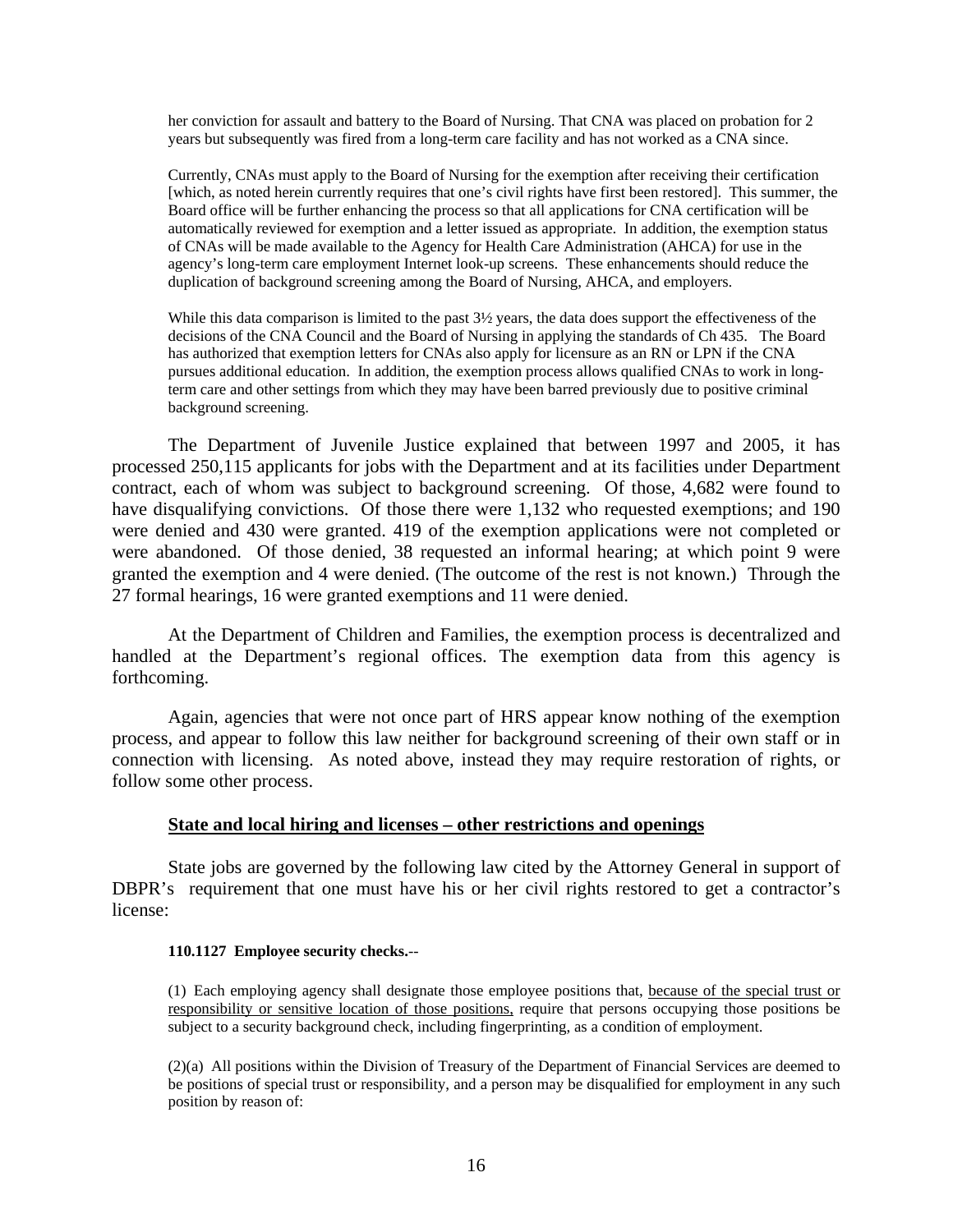1. The conviction or prior conviction of a crime which is reasonably related to the nature of the position sought or held by the individual; or

2. The entering of a plea of nolo contendere or, when a jury verdict of guilty is rendered but adjudication of guilt is withheld, with respect to a crime which is reasonably related to the nature of the position sought or held by the individual.

(b) All employees of the division shall be required to undergo security background investigations, including fingerprinting, as a condition of employment and continued employment.

(3)(a) All positions in programs providing care to children, the developmentally disabled, or vulnerable adults for 15 hours or more per week; all permanent and temporary employee positions of the central abuse hotline; and all persons working under contract who have access to abuse records are deemed to be persons and positions of special trust or responsibility, and require employment screening pursuant to chapter 435, using the level 2 standards set forth in that chapter.

(b) The employing agency may grant exemptions from disqualification from working with children, the developmentally disabled, or vulnerable adults as provided in s. 435.07.

(c) All persons and employees in such positions of trust or responsibility shall be required to undergo security background investigations as a condition of employment and continued employment. For the purposes of this subsection, security background investigations shall be conducted as provided in chapter 435, using the level 2 standards for screening set forth in that chapter.

This law creates both restrictions and leaves open the door to employment opportunity in state or local government employment. Unless the criminal conviction is related to the job sought, it does not stand as an absolute bar. To this law, there are both exceptions and further restrictions.

In 2002, the legislature created an exception in the case of counties and municipalities:

c. This section shall not be applicable to the employment practices of any county or municipality relating to the hiring of personnel for positions deemed to be critical to security or public safety pursuant to ss. 125.5801 and 166.0442.

Sections 125.5801 and 166.0442 have essentially the same language. The first applies to counties, the other to municipalities, the former reading as follows:

# COUNTY GOVERNMENT

125.5801 Criminal history record checks for certain county employees and appointees.--Notwithstanding chapter 435, a county may require, by ordinance, employment screening for any position of county employment or appointment which the governing body of the county finds is critical to security or public safety, or for any private contractor, employee of a private contractor, vendor, repair person, or delivery person who has access to any public facility or publicly operated facility that the governing body of the county finds is critical to security or public safety. The ordinance must require each person applying for, or continuing employment in, any such position or having access to any such facility to be fingerprinted. The fingerprints shall be submitted to the Department of Law Enforcement for a state criminal history record check and to the Federal Bureau of Investigation for a national criminal history record check. The information obtained from the criminal history record checks conducted pursuant to the ordinance may be used by the county to determine an applicant's eligibility for employment or appointment and to determine an employee's eligibility for continued employment. This section is not intended to preempt or prevent any other background screening, including, but not limited to, criminal history record checks, which a county may lawfully undertake.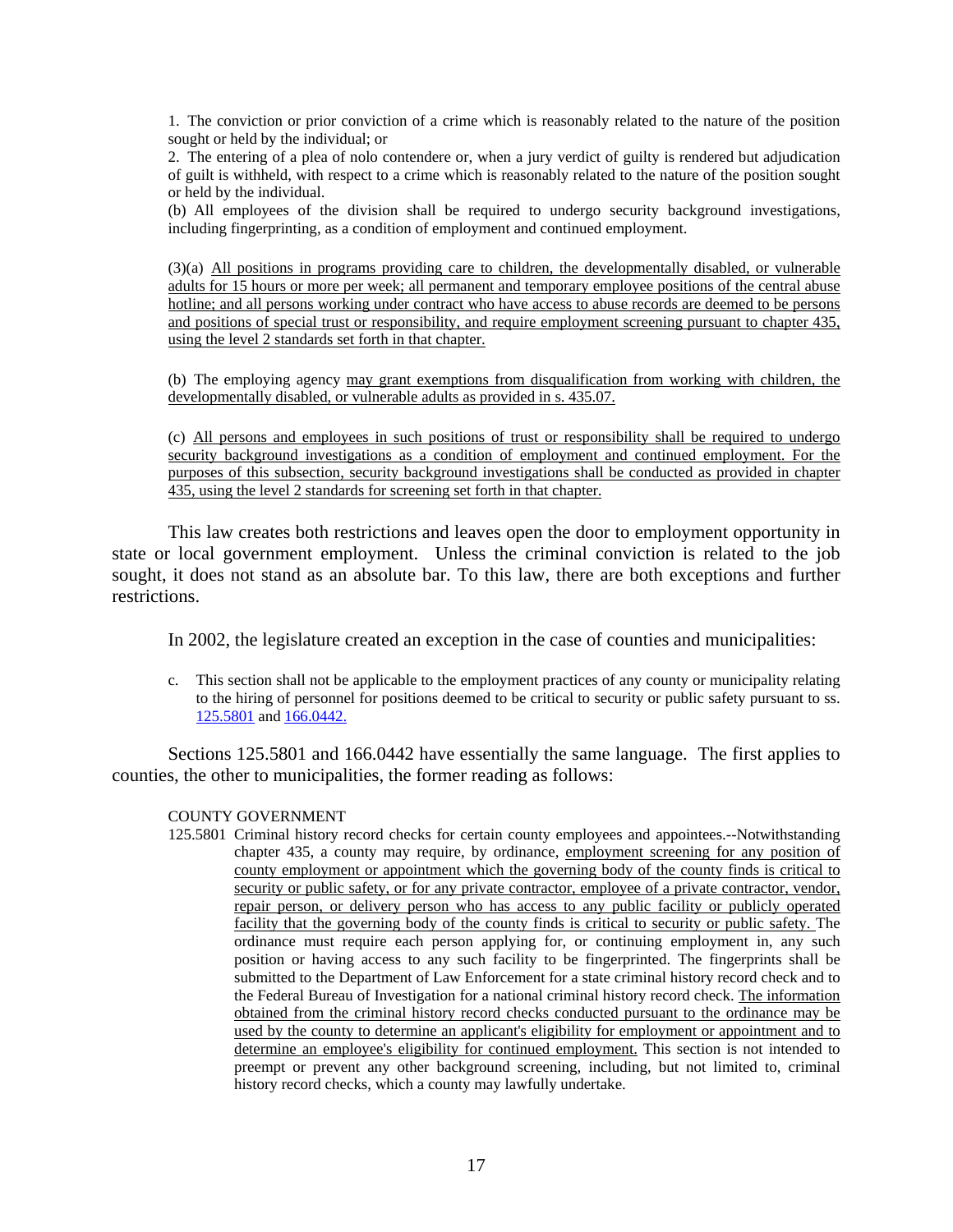The state employment statute also has another exception that applies both to hiring and to licensing. This exception creates what can be viewed as either an additional hurdle or an avenue of relief. When the conviction is for a selling or trafficking in drugs, the individual is disqualified from employment or licensing unless he or she meets the additional statutory requirements of drug treatment and urine testing, as provided below:

775.16 Drug offenses; additional penalties.--In addition to any other penalty provided by law, a person who has been convicted of sale of or trafficking in, or conspiracy to sell or traffic in, a controlled substance under chapter 893, if such offense is a felony, or who has been convicted of an offense under the laws of any state or country which, if committed in this state, would constitute the felony of selling or trafficking in, or conspiracy to sell or traffic in, a controlled substance under chapter 893, is:

(1) Disqualified from applying for employment by any agency of the state, unless:

(a) The person has completed all sentences of imprisonment or supervisory sanctions imposed by the court, by the Parole Commission, or by law; or

(b) The person has complied with the conditions of subparagraphs 1. and 2. which shall be monitored by the Department of Corrections while the person is under any supervisory sanctions. The person under supervision may:

1. Seek evaluation and enrollment in, and once enrolled maintain enrollment in until completion, a drug treatment and rehabilitation program which is approved by the Department of Children and Family Services, unless it is deemed by the program that the person does not have a substance abuse problem. The treatment and rehabilitation program may be specified by:

a. The court, in the case of court-ordered supervisory sanctions;

b. The Parole Commission, in the case of parole, control release, or conditional release; or

c. The Department of Corrections, in the case of imprisonment or any other supervision required by law.

2. Submit to periodic urine drug testing pursuant to procedures prescribed by the Department of Corrections. If the person is indigent, the costs shall be paid by the Department of Corrections.

(2) Disqualified from applying for a license, permit, or certificate required by any agency of the state to practice, pursue, or engage in any occupation, trade, vocation, profession, or business, unless:

(a) The person has completed all sentences of imprisonment or supervisory sanctions imposed by the court, by the Parole Commission, or by law;

(b) The person has complied with the conditions of subparagraphs 1. and 2. which shall be monitored by the Department of Corrections while the person is under any supervisory sanction. If the person fails to comply with provisions of these subparagraphs by either failing to maintain treatment or by testing positive for drug use, the department shall notify the licensing, permitting, or certifying agency, which may refuse to reissue or reinstate such license, permit, or certification. The licensee, permittee, or certificateholder under supervision may:

1. Seek evaluation and enrollment in, and once enrolled maintain enrollment in until completion, a drug treatment and rehabilitation program which is approved or regulated by the Department of Children and Family Services, unless it is deemed by the program that the person does not have a substance abuse problem. The treatment and rehabilitation program may be specified by:

a. The court, in the case of court-ordered supervisory sanctions;

b. The Parole Commission, in the case of parole, control release, or conditional release; or

c. The Department of Corrections, in the case of imprisonment or any other supervision required by law.

2. Submit to periodic urine drug testing pursuant to procedures prescribed by the Department of Corrections. If the person is indigent, the costs shall be paid by the Department of Corrections; or

(c) The person has successfully completed an appropriate program under the Correctional Education Program.

The provisions of this section do not apply to any of the taxes, fees, or permits regulated, controlled, or administered by the Department of Revenue in accordance with the provisions of s. 213.05.

History.--s. 2, ch. 90-266; s. 21, ch. 92-310; s. 13, ch. 95-325; s. 292, ch. 99-8.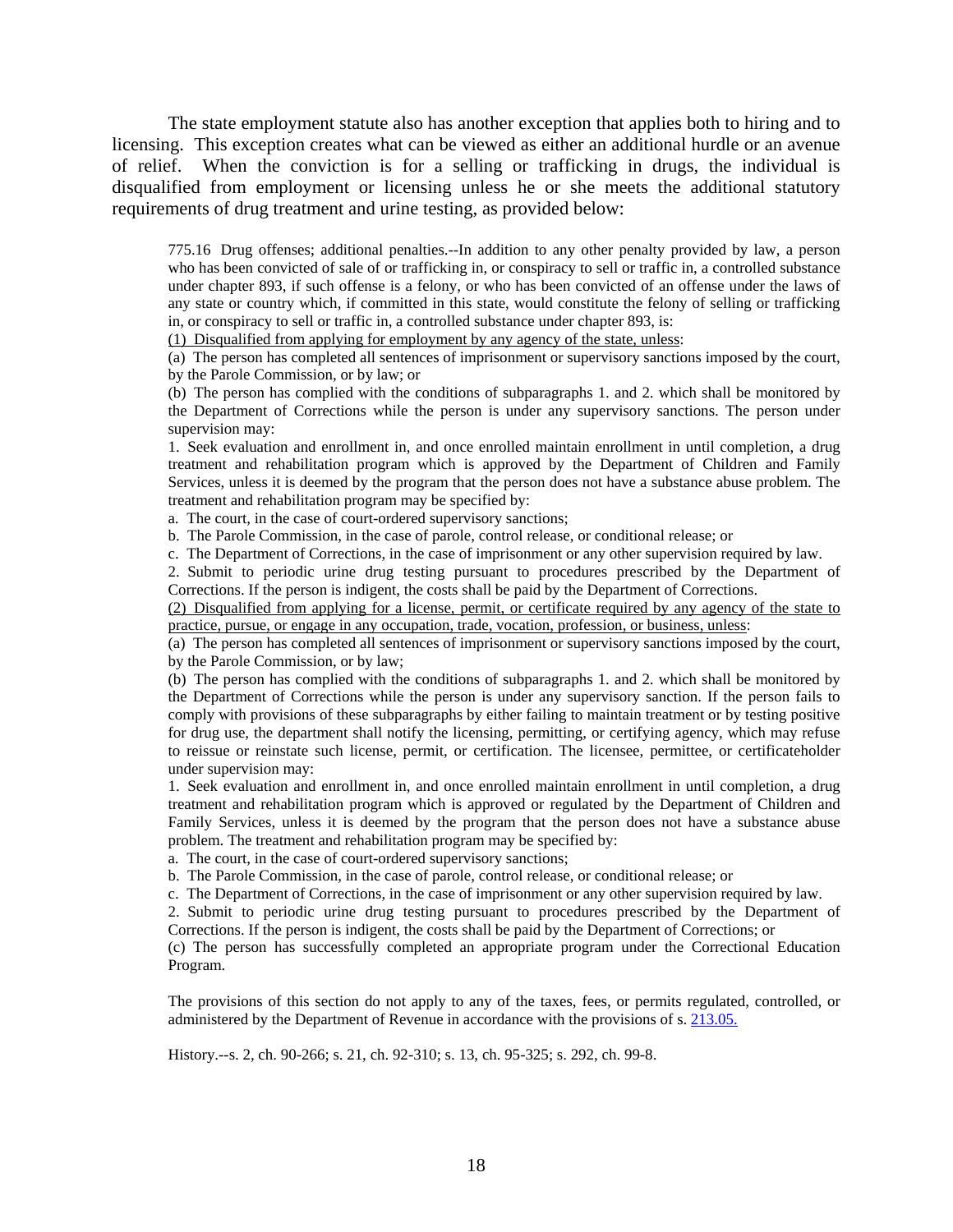Even though this statute uses the language "additional penalties," it also makes clear that once these hurdles are jumped, the door to employment opportunity is opened.

Still, I have not yet heard of any state agency putting the terms of this law into practice. There appears to be no mention of this requirement in connection with either any licensing or employment-related instructions.

In the case of licenses, there is related law that governs their suspension upon conviction of drug sales or trafficking. The same terms of rehab plus urine testing apply (or restoration of rights) to get the license back:

#### DRUG ABUSE AND PREVENTIONS

893.11 Suspension, revocation, and reinstatement of business and professional licenses.--Upon the conviction in any court of competent jurisdiction of any person holding a license, permit, or certificate issued by a state agency, for sale of, or trafficking in, a controlled substance or for conspiracy to sell, or traffic in, a controlled substance, if such offense is a felony, the clerk of said court shall send a certified copy of the judgment of conviction with the person's license number, permit number, or certificate number on the face of such certified copy to the agency head by whom the convicted defendant has received a license, permit, or certificate to practice his or her profession or to carry on his or her business. Such agency head shall suspend or revoke the license, permit, or certificate of the convicted defendant to practice his or her profession or to carry on his or her business. Upon a showing by any such convicted defendant whose license, permit, or certificate has been suspended or revoked pursuant to this section that his or her civil rights have been restored or upon a showing that the convicted defendant meets the following criteria, the agency head may reinstate or reactivate such license, permit, or certificate when:

(1) The person has complied with the conditions of paragraphs (a) and (b) which shall be monitored by the Department of Corrections while the person is under any supervisory sanction. If the person fails to comply with provisions of these paragraphs by either failing to maintain treatment or by testing positive for drug use, the department shall notify the licensing, permitting, or certifying agency, which shall revoke the license, permit, or certification. The person under supervision may:

(a) Seek evaluation and enrollment in, and once enrolled maintain enrollment in until completion, a drug treatment and rehabilitation program which is approved or regulated by the Department of Children and Family Services. The treatment and rehabilitation program shall be specified by:

1. The court, in the case of court-ordered supervisory sanctions;

2. The Parole Commission, in the case of parole, control release, or conditional release; or

3. The Department of Corrections, in the case of imprisonment or any other supervision required by law.

(b) Submit to periodic urine drug testing pursuant to procedures prescribed by the Department of Corrections. If the person is indigent, the costs shall be paid by the Department of Corrections; or

(2) The person has successfully completed an appropriate program under the Correctional Education Program.

This section does not apply to any of the taxes, fees, or permits regulated, controlled, or administered by the Department of Revenue in accordance with s. 213.05.

This is admittedly a very cursory review of legal and policy restrictions. Much more work needs to be done. For example, while we know that DBPR has imposed the requirement of restoration of rights on contractor licenses, we do not know if it has imposed it on other licenses in instances where there is no statutory mandate to do so. We know that the 435.07 exemption process is in place at the DRS legacy agencies, but we don't know if other agencies are using it.

We still need to learn, for instance: